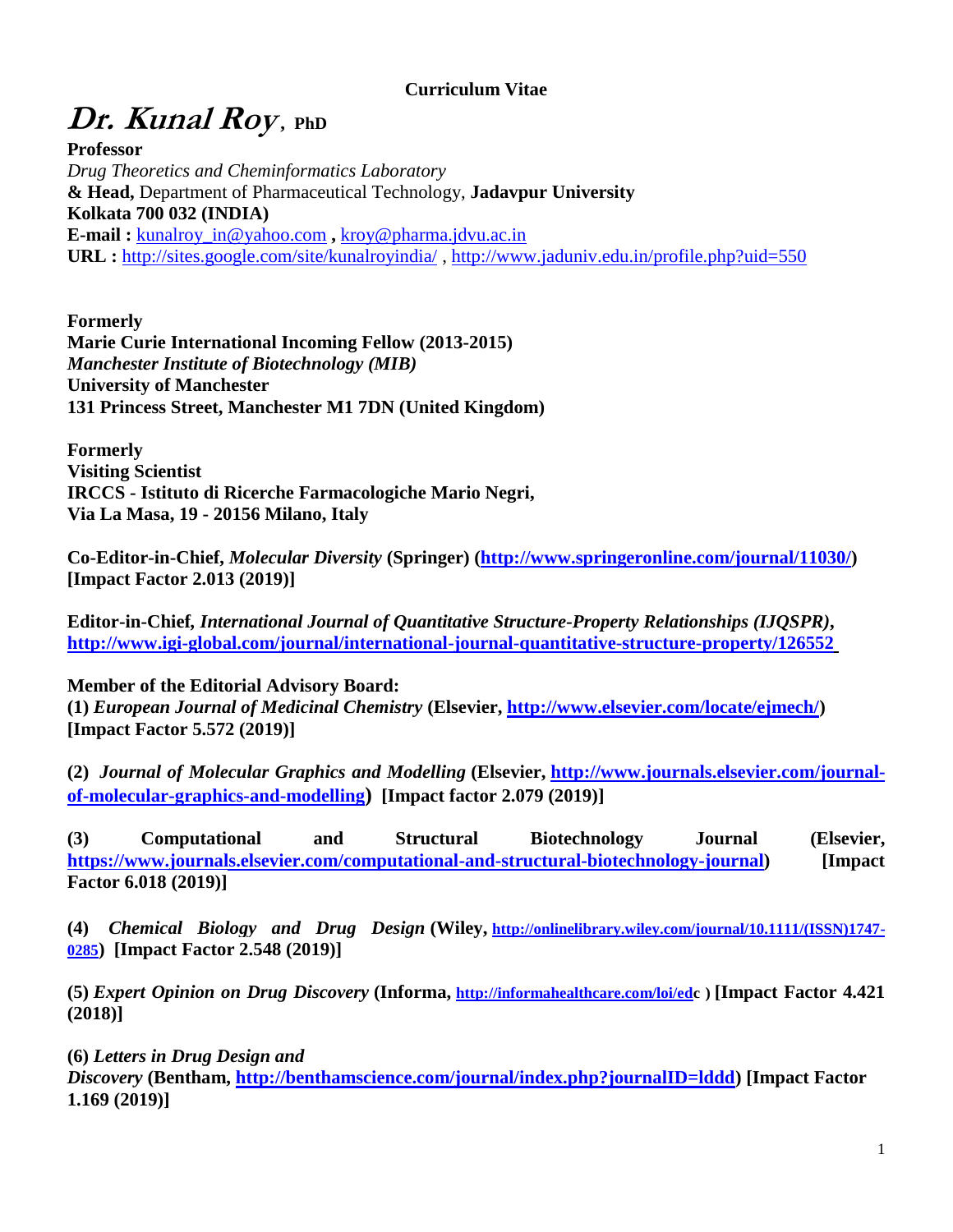**(7) Current Computer-Aided Drug Design (Bentham, [http://benthamscience.com/journals/current](http://benthamscience.com/journals/current-computer-aided-drug-design/)[computer-aided-drug-design/](http://benthamscience.com/journals/current-computer-aided-drug-design/) ) [Impact Factor 0.935 (2019)]**

*Recipient of* 

*Marie Curie International Incoming Fellowship (2013), Commonwealth Academic Staff Fellowship (2007), AICTE Career Award (2003-04), DST Fast Track Scheme for Young Scientists (2005) Bioorganic and Medicinal Chemistry Most Cited Paper 2003-2006, 2004-2007 and 2006-2009 Awards from Elsevier, The Netherlands. Bioorganic and Medicinal Chemistry Letters Most Cited Paper 2006-2009 Award from Elsevier, The Netherlands. Professor R. D. Desai 80th Birthday Commemoration Medal & Prize (2017), Indian Chemical Society*

### **Educational Qualifications**

B. Pharm (J. U. Gold Medalist) 1993 M.Pharm. (Pharm. Chem.) (J.U. Gold Medalist) 1995 Ph.D. (J.U.) 2000

### **Specialization : Medicinal and Pharmaceutical Chemistry**

 **(Specific subject area of interest : QSAR and Molecular Modeling)**

### **Medals and Awards**

- **I. Professional life**
	- **\* Awarded Marie Curie International Incoming Fellowship (2013-2015)**
	- **\* Awarded one of the 2003 FIP Development Grants by the International Pharmaceutical Federation, The Netherlands**
	- **\* Received Career Award 2003-04 from All India Council for Technical Education, New Delhi, India**
	- **\* Received DST Fast Track Scheme for Young Scientists (2005) (Department of Science and Technology, Govt. of India)**
	- **\* Received Commonwealth Academic Staff Fellowship (2007)**
	- **\* Received Bioorganic and Medicinal Chemistry Most Cited Paper 2003-2006, 2004-2007 and 2006-2009 Awards from Elsevier, The Netherlands.**
	- **\* Received Bioorganic and Medicinal Chemistry Letters Most Cited Paper 2006-2009 Award from Elsevier, The Netherlands.**
	- **\* Professor R. D. Desai 80th Birthday Commemoration Medal & Prize (2017), Indian Chemical Society**
- **II Academic life**
- A) Received **UNIVERSITY MEDAL** (Jadavpur University) and other medals for **standing FIRST in order of merit** in B. Pham Exam. 1993 (J. U.)
- B) Received **UNIVERSITY MEDAL** (Jadavpur University) for **standing FIRST in order of merit** in M. Pham Exam. 1995 (J. U.)

## **Fields of Research Interest**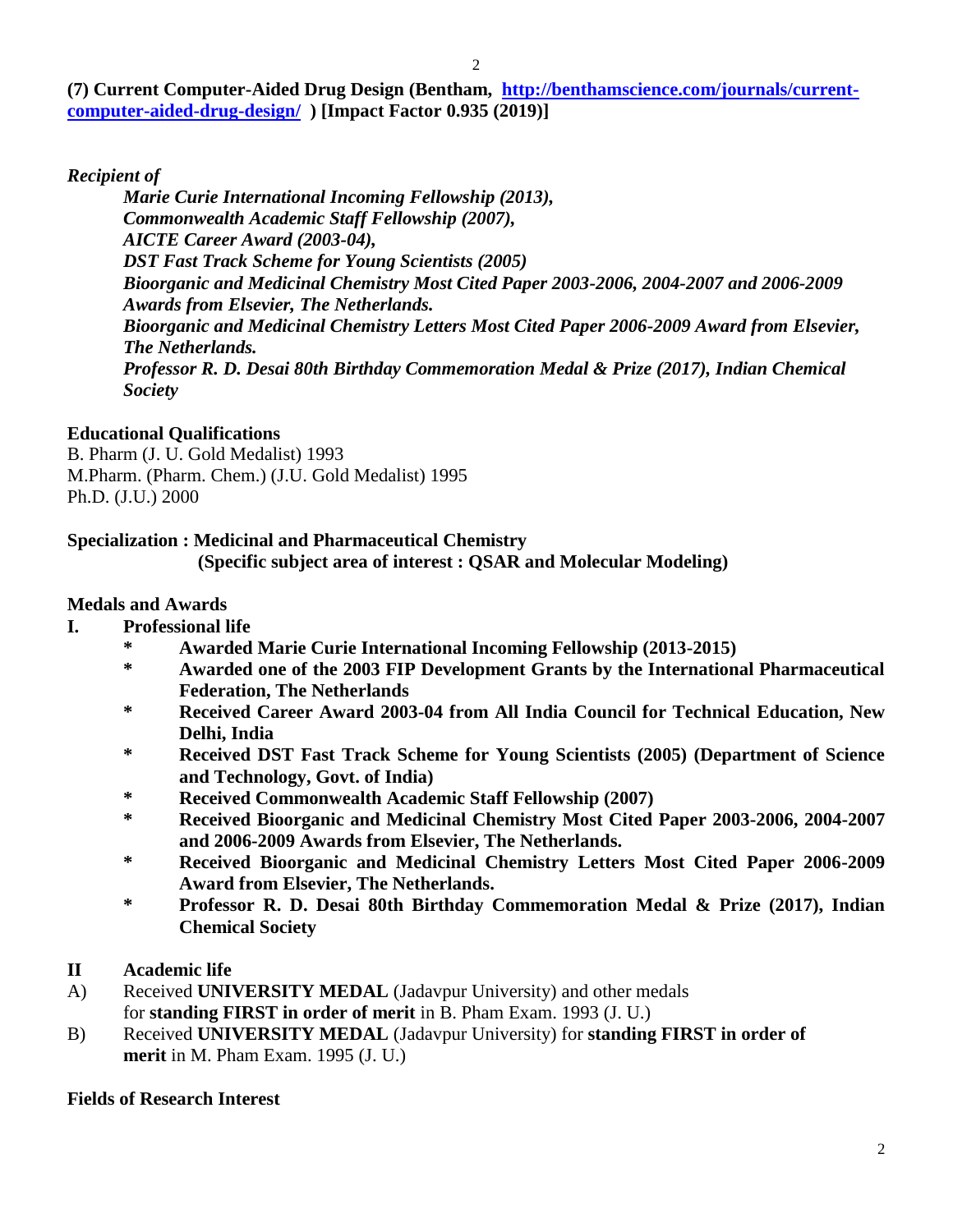- 1. Exploring QSARs of Ligands acting on Pharmacologically Relevant Targets of Contemporary Interest
- 2. Exploring QSARs of Antioxidants
- 3. Modeling of Physicochemical Properties of Organic Compounds
- 4. Exploring QSTRs of Chemicals and Environmental Pollutants
- 5. Modeling of Agrochemicals (insecticides, herbicides, plant growth regulators)
- 6. Exploring QSAR/QSPR/QSTR with Novel Extended Topochemical Atom (ETA) Indices developed in the Drug Theoretics Lab

**Keywords: Chemometrics, QSAR, QSPR, QSTR**

**Publications ResearcherID: [B-1673-2009](http://www.researcherid.com/rid/B-1673-2009) ResearchGate: [http://www.researchgate.net/profile/Kunal\\_Roy2/publications/](http://www.researchgate.net/profile/Kunal_Roy2/publications/) SCOPUS Author ID: [56962764800](http://www.scopus.com/authid/detail.url?authorId=56962764800)  Pubmed[:http://www.ncbi.nlm.nih.gov/pubmed?term=\(roy%20k%5BAuthor%5D\)%20AND%20Jada](http://www.ncbi.nlm.nih.gov/pubmed?term=(roy%20k%5BAuthor%5D)%20AND%20Jadavpur%5BAffiliation%5D) [vpur%5BAffiliation%5D](http://www.ncbi.nlm.nih.gov/pubmed?term=(roy%20k%5BAuthor%5D)%20AND%20Jadavpur%5BAffiliation%5D) Mendeley:<http://www.mendeley.com/profiles/kunal-roy/> Google scholar citation page:<http://scholar.google.com/citations?user=j5iRuhwAAAAJ&hl=en> Publication list: [http://publicationslist.org/kunalroy\\_in](http://publicationslist.org/kunalroy_in) ORCID:<http://orcid.org/0000-0003-4486-8074> h index: 44 (SCOPUS)**

**The Extended Topochemical Atom (ETA) indices developed by the Drug Theoretics and Cheminformatics (DTC) Laboratory, Department of Pharmaceutical Technology, Jadavpur University [\(https://sites.google.com/site/etaindexinqsar/\)](https://sites.google.com/site/etaindexinqsar/) are now available for computation in PaDEL-Descriptor, an open source software of NUS, Singapore (**<http://www.yapcwsoft.com/dd/padeldescriptor/>**).**

**The DTC Lab has developed several QSAR tools, which are available from** [http://teqip.jdvu.ac.in/QSAR\\_Tools/](http://teqip.jdvu.ac.in/QSAR_Tools/) **(Please see [https://www.researchgate.net/publication/330383758\\_Quantitative\\_structure](https://www.researchgate.net/publication/330383758_Quantitative_structure-activity_relationships_QSARs_A_few_validation_methods_and_software_tools_developed_at_the_DTC_laboratory_J_Indian_Chem_Soc_Vol_95_December_2018_pp_1497-1502)[activity\\_relationships\\_QSARs\\_A\\_few\\_validation\\_methods\\_and\\_software\\_tools\\_developed\\_at\\_the\\_DTC\\_laboratory\\_J\\_Ind](https://www.researchgate.net/publication/330383758_Quantitative_structure-activity_relationships_QSARs_A_few_validation_methods_and_software_tools_developed_at_the_DTC_laboratory_J_Indian_Chem_Soc_Vol_95_December_2018_pp_1497-1502) [ian\\_Chem\\_Soc\\_Vol\\_95\\_December\\_2018\\_pp\\_1497-1502](https://www.researchgate.net/publication/330383758_Quantitative_structure-activity_relationships_QSARs_A_few_validation_methods_and_software_tools_developed_at_the_DTC_laboratory_J_Indian_Chem_Soc_Vol_95_December_2018_pp_1497-1502) )**

(International publications are marked with \*)

## *Books*

1.\* **Roy K**, Kar S, Das RN, Understanding the Basics of QSAR for Applications in Pharmaceutical Sciences and Risk Assessment, Academic Press, 2015, [http://books.google.co.uk/books/reader?id=bkFOBQAAQBAJ&printsec=frontcover&output=r](http://books.google.co.uk/books/reader?id=bkFOBQAAQBAJ&printsec=frontcover&output=reader&source=gbs_atb&pg=GBS.PA23) [eader&source=gbs\\_atb&pg=GBS.PA23](http://books.google.co.uk/books/reader?id=bkFOBQAAQBAJ&printsec=frontcover&output=reader&source=gbs_atb&pg=GBS.PA23) .

2.\* **Roy K,** Kar S, Das RN, A Primer on QSAR/QSPR Modeling: Fundamental Concepts (SpringerBriefs in Molecular Science), Springer, 2015, <http://www.springer.com/gp/book/9783319172804> .

## *Edited Books*

**1.\* Roy K (editor),** Quantitative Structure-Activity Relationships in Drug Design, Predictive Toxicology, and Risk Assessment, IGI Global, PA, 2015, [http://www.igi-global.com/book/quantitative](http://www.igi-global.com/book/quantitative-structure-activity-relationships-drug/120080)[structure-activity-relationships-drug/120080](http://www.igi-global.com/book/quantitative-structure-activity-relationships-drug/120080) .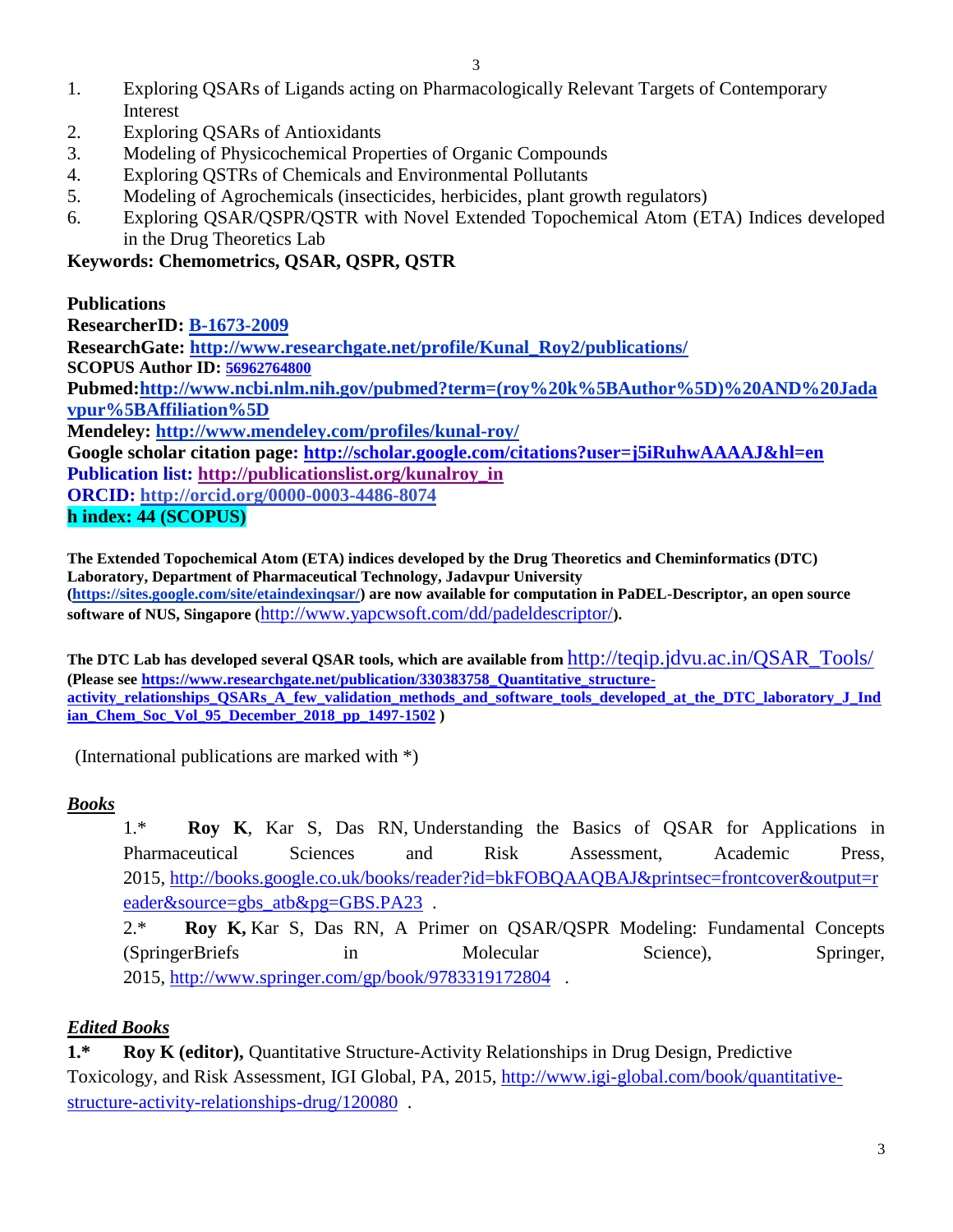**2.\* Roy K (editor)**, Advances in QSAR Modeling. Applications in Pharmaceutical, Chemical, Food, Agricultural and Environmental Sciences. Springer, 2017, [http://www.springer.com/in/book/9783319568492.](http://www.springer.com/in/book/9783319568492)

**3\* Roy K (editor),** Computational Modeling of Drugs Against Alzheimer's Disease. Springer, 2018, <http://www.springer.com/in/book/9781493974030>

**4.\* Roy K (editor),** Multi-Target Drug Design Using Chem-Bioinformatic Approaches, Springer, 2019, <https://www.springer.com/us/book/9781493987320>

- **5.\* Roy K (editor),** In Silico Drug Design: Repurposing Techniques and Methodologies, Academic Press, 2019,<https://www.elsevier.com/books/in-silico-drug-design/roy/978-0-12-816125-8>
- **6.\* Roy K (editor),** Ecotoxicological QSARs, 2020,<https://www.springer.com/gp/book/9781071601495> **.**

**7. Roy K (editor),** In Silico Modeling of Drugs Against Coronaviruses, Springer 2021, <https://www.springer.com/gp/book/9781071613658>

1. **8. Roy K (editor),** Chemometrics and Cheminformatics in Aquatic Toxicology, Wiley 2021, [https://www.wiley.com/en-in/Chemometrics+and+Cheminformatics+in+Aquatic+Toxicology-p-](https://www.wiley.com/en-in/Chemometrics+and+Cheminformatics+in+Aquatic+Toxicology-p-9781119681595)[9781119681595](https://www.wiley.com/en-in/Chemometrics+and+Cheminformatics+in+Aquatic+Toxicology-p-9781119681595)

## *Book Chapters*

1.\* **Roy K,** Das RN, On Extended Topochemical Atom (ETA) Indices for QSPR Studies. In: Advanced Methods and Applications in Chemoinformatics: Research Progress and New Applications (E A Castro, A K Hagi, Eds.) IGI Global, PA, 2011, pp. 380-411, [http://www.igi](http://www.igi-global.com/bookstore/chapter.aspx?titleid=56464)[global.com/bookstore/chapter.aspx?titleid=56464](http://www.igi-global.com/bookstore/chapter.aspx?titleid=56464) .

2.\* **Roy K**, Kar S, The  $r_m^2$  Metrics for Validation of QSAR/QSPR Models. In: Chemometrics Applications and Research. QSAR in Medicinal Chemistry (AG Mercader, PR Duchowicz, PM Sivakumar, Eds) Apple Academic Press, New Jersey, USA, 2015

(forthcoming), <http://www.appleacademicpress.com/title.php?id=9781771881135> .

3.\* Aher RB, Ambure P, **Roy K**, On Some Emerging Concepts in the QSAR Paradigm. In: Current Applications of Chemometrics (M Khanmohammadi, Ed), Nova Science Publishers, USA, 2014,

[https://www.novapublishers.com/catalog/product\\_info.php?products\\_id=51763&osCsid=5e9a553a1b](https://www.novapublishers.com/catalog/product_info.php?products_id=51763&osCsid=5e9a553a1b1129fed10cc0ad3598a587) [1129fed10cc0ad3598a587](https://www.novapublishers.com/catalog/product_info.php?products_id=51763&osCsid=5e9a553a1b1129fed10cc0ad3598a587) 

4.\* Ambure P, Aher RB, **Roy K**, Recent Advances in the Open Access Cheminformatics Toolkits, Software Tools, Workflow Environments, and Databases. In Methods in Pharmacology and Toxicology, Springer, 2015, [http://link.springer.com/protocol/10.1007%2F7653\\_2014\\_35#page-1](http://link.springer.com/protocol/10.1007%2F7653_2014_35#page-1) 

5.\* **Roy K**, Kar S, How to Judge Predictive Quality of Classification and Regression Based QSAR Models? In: Frontiers of Computational Chemistry (Zahir Ul Haq and J Madura, Eds), Bentham, 2015, 71-120, <http://ebooks.benthamscience.com/book/9781608059782/chapter/128894/> .

6.\* **Roy K**, Kar S, Importance of Applicability Domain of QSAR Models. In: Quantitative Structure-Activity Relationships in Drug Design, Predictive Toxicology, and Risk Assessment (Roy K, Ed), IGI Global, 2015, 180-211,<http://dx.doi.org/10.4018/978-1-4666-8136-1.ch005> .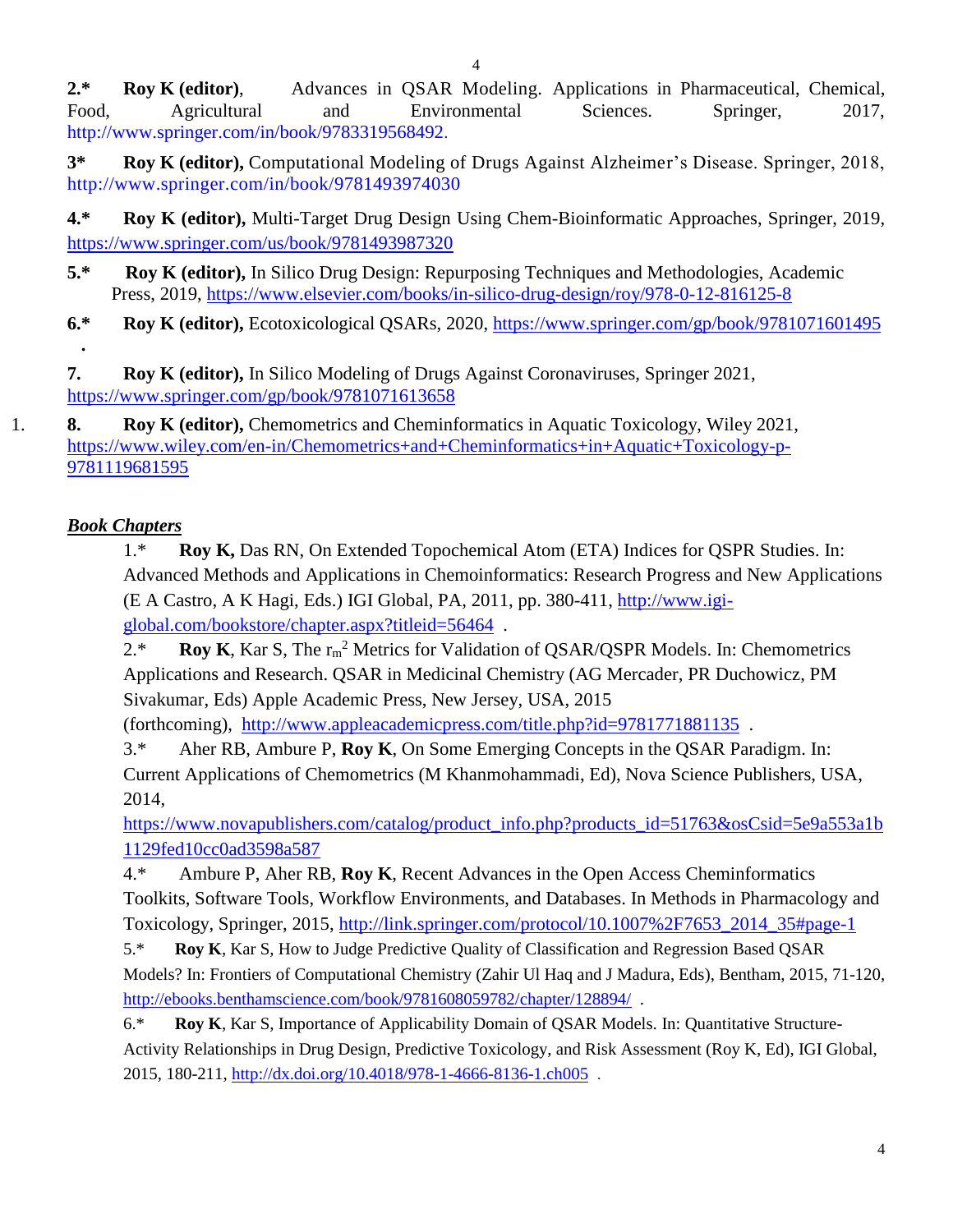7.\* **Roy K**, Das RN, The "ETA" Indices in QSAR/QSPR/QSTR Research. In: Quantitative Structure-Activity Relationships in Drug Design, Predictive Toxicology, and Risk Assessment (Roy K, Ed), IGI Global, 2015, 180-211,<http://dx.doi.org/10.4018/978-1-4666-8136-1.ch002> .

- 8.\* Roy PP, Ray S, **Roy K**, Application of GFA-MLR and G/PLS Techniques in QSAR/QSPR Studies with Application in Medicinal Chemistry and Predictive Toxicology. In: Handbook of Genetic Programming Applications (A H Gandomi, A H Alavi, C Ryan, Eds.) Springer, Heidelberg, 2015. pp. 501-529, [http://dx.doi.org/10.1007/978-3-319-20883-1\\_20](http://dx.doi.org/10.1007/978-3-319-20883-1_20)
- 9.\* Roy K, Kar S, In Silico Models for Ecotoxicity of Pharmaceuticals. In *In Silico Methods for Predicting Drug Toxicity*, Methods in Molecular Biology, Vol. 1425 (Benfenati E, Ed), Springer, 2016, [http://dx.doi.org/10.1007/978-1-4939-3609-0\\_12](http://dx.doi.org/10.1007/978-1-4939-3609-0_12)
- 10.\* Ambure P, Roy K, Scoring Functions in Docking Experiments. In: [Methods and Algorithms](http://www.igi-global.com/book/methods-algorithms-molecular-docking-based/142134)  [for Molecular Docking-Based Drug Design and Discovery](http://www.igi-global.com/book/methods-algorithms-molecular-docking-based/142134) (Dastmalchi, S., Hamzeh-Mivehroud, M., & Sokouti, B., Eds.) IGI Global, PA, 2016, [http://dx.doi.org/10.4018/978-1-](http://dx.doi.org/10.4018/978-1-5225-0115-2.ch003) [5225-0115-2.ch003](http://dx.doi.org/10.4018/978-1-5225-0115-2.ch003)
- 11.\* Kar S, **Roy K**, Leszczynski J, On Applications of QSARs in Food and Agricultural Sciences: History and Critical Review of Recent Developments. In Advances in QSAR Modeling. Applications in Pharmaceutical, Chemical, Food, Agricultural and Environmental Sciences (Roy K, Ed.), Springer 2017, [https://link.springer.com/chapter/10.1007/978-3-319-56850-8\\_7](https://link.springer.com/chapter/10.1007/978-3-319-56850-8_7)
- 12.\* Kar S, **Roy K**, Leszczynski J, Applicability Domain: A Step Toward Confident Predictions and Decidability for QSAR Modeling. In Computational Toxicology (Nicolotti E, Ed), Springer, New York, 2018, pp. 141-169, [https://link.springer.com/protocol/10.1007/978-1-](https://link.springer.com/protocol/10.1007/978-1-4939-7899-1_6) [4939-7899-1\\_6](https://link.springer.com/protocol/10.1007/978-1-4939-7899-1_6)
- 13.\* Kar S, **Roy K**, Leszczynski J, Impact of Pharmaceuticals on the Environment: Risk Assessment Using QSAR Modeling Approach. In Computational Toxicology (Nicolotti E, Ed), Springer, New York, 2018, pp. 395-443, [https://link.springer.com/protocol/10.1007/978-](https://link.springer.com/protocol/10.1007/978-1-4939-7899-1_19) [1-4939-7899-1\\_19](https://link.springer.com/protocol/10.1007/978-1-4939-7899-1_19)
- 14.\* Ambure P, Roy K, Computer-Aided Drug Design for the Identification of Multi-Target Directed Ligands (MTDLs) in Complex Diseases: An Overview. In Pharmaceutical Biocatalysis (P Grunwald, ed.) Pan Stanford, 2019, [http://www.panstanford.com/books/9789814800617.html#,](http://www.panstanford.com/books/9789814800617.html) [https://www.amazon.com/Pharmaceutical-Biocatalysis-Fundamentals-Inhibitors-](https://www.amazon.com/Pharmaceutical-Biocatalysis-Fundamentals-Inhibitors-Diseases/dp/9814800619?ref_=nav_signin&)Diseases/dp/9814800619?ref  $=$ nav signin $\&$
- 15.\* Krishna JG, Ojha PK, **Roy K**, Chemometric Modeling of Absorption Maxima of Carbazole Dyes Used in Dye-Sensitized Solar Cells. In Challenges and Advances in Computational Chemistry and Physics (Leszczynski J, ed.), 32, 2021, 207–232, [http://dx.doi.org/10.1007/978-3-030-69445-6\\_9](http://dx.doi.org/10.1007/978-3-030-69445-6_9)

#### *Research Papers and Review Articles (peer reviewed journals)*

[ <http://sites.google.com/site/kunalroyindia/home/krlistofpublications> ]

- 1. **Roy K**, Rudra S, De A U & Sengupta C, *Indian J Pharm Sci*, **60(3)**, 1998, 153.
- 2. **Roy K**, Rudra S, De A U & Sengupta C, *Indian J Pharm Sci*, **61(1)**, 1999, 44.
- 3. **Roy K**, De A U & Sengupta C, *Indian J Pharm Sci*, **61(2)**, 1999, 76.
- 4. **Roy K**, Pal D K, De A U & Sengupta C, *Indian J Chem*, **38B**, 1999, 664.
- 5. **Roy K**, De A U & Sengupta C, *Indian J Chem,* **38B**, 1999, 942.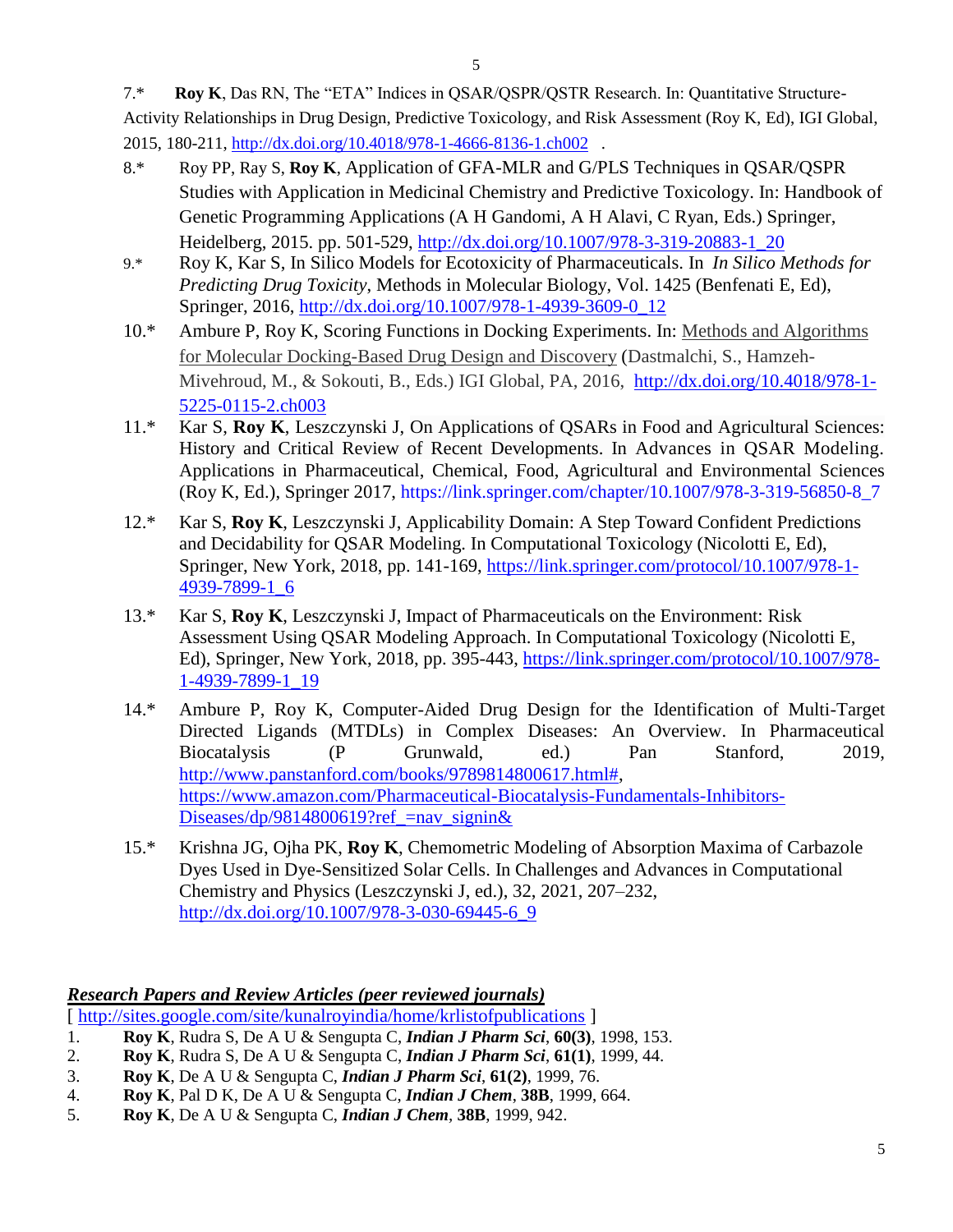- 6. **Roy K**, Pal D K, De A U & Sengupta C, *Indian J Chem*, **38B**, 1999, 1194.
- 7. **Roy K**, Saha A, Chakraborty S & Sengupta C, *Indian J Pharm Sci*, **62(1)**, 2000, 46.
- 8. Saha A, **Roy K**, De K & Sengupta C, *Indian J Pharm Sci*, **62(2)**, 2000, 115.
- 9. **Roy K**, De A U & Sengupta C, *Indian J Exp Biol,* **38**, 2000, 580.
- 10.\* **Roy K**, Pal D K & Sengupta C, *Drug Design and Discovery*, **17(2)**, 2000, 183.
- 11. **Roy K**, Pal D K & Sengupta C, *J Indian Chem Soc*, **77(9)**, 2000, 428.
- 12. De K, **Roy K**, Saha A & Sengupta C, *Indian J Pharm Sci*, **62(5)**, 2000, 343.
- 13.\* **Roy K**, Pal D K, De A U & Sengupta C, *Drug Design and Discovery,* **17(3), 2000**, 199.
- 14.\* **Roy K**, Pal D K & Sengupta C, *Drug Design and Discovery,* **17(3), 2000**, 207.
- 15. **Roy K**, Pal D K, De A U & Sengupta C, *Indian J Chem,* **40B,** 2001, 129.
- 16.\* **Roy K**, Saha A, De K & Sengupta C, *Acta Polonie Pharmaceutica - Drug Research*, **57(5)**, 2000, 385.
- 17.\* Saha A, **Roy K**, De K & Sengupta C, *Acta Polonie Pharmaceutica - Drug Research*, **57(6)**, 2000, 441.
- 18. Saha A, **Roy K**, De K & Sengupta C, *J Indian Chem Soc*, **78(2)**, 2000,92.
- 19. **Roy K**, Pal D K, Ghosh C C, De A U & Sengupta C**,** *Indian J Chem***, 40B, 2001**, 209.
- 20. **Roy K**, Pal D K, Saha A & Sengupta C, *Indian J Chem***, 40B,** 2001, 587.
- 21.\* **Roy K**, Pal D K, De A U & Sengupta C, *Drug Design and Discovery***, 17,** 2001, 315.
- 22. **Roy K**, *Indian J Chem***, 40B,** 2001, 688.
- 23. **Roy K**, Sengupta C & De A U, *J Sci Ind Res***, 60,** 2001, 699.
- 24. Saha A, **Roy K**, De K & Sengupta C, *Indian J Pharm Sci***, 63**, 2001, 317.
- 25. De K, **Roy K**, Saha A & Sengupta C, *Indian Pharm Sci,* **63(5),** 2001, 379.
- 26.\* **Roy K**, De A U & Sengupta C, *Quant. Struct-Act Relat***, 20(4),** 2001, 319**.**
- 27.\* De K, **Roy K**, Saha A & Sengupta C, *Acta Pol. Pharm. - Drug Res*., **58(5**), 2001, 391.
- 28.\* Saha A, **Roy K**, De K & Sengupta C, *Acta Pol Pharm - Drug Res*, **59**, 2002, 65.
- 29. Saha A, Roy K, De K & Sengupta C, *Indian J Chem***, 41B**, 2002, 1268.
- 30.\* **Roy K**, De A U & Sengupta C, *Drug Des Discov*, **18**, 2002, 23.
- 31.\* **Roy K**, De A U & Sengupta C, *Drug Des Discov*, **18**, 2002, 33.
- 32.\* **Roy K**, Saha A, De K & Sengupta C, *Acta Pol Pharm***, 59**, 2002, 231.
- 33. De K, **Roy K**, Saha A & Sengupta C, *J. Indian Chem. Soc.***, 79**, 2002, 513.
- 34.\* Mallick S, **Roy K**, Chakraborty A & Saha S, *Acta Pol Pharm***, 59**, 2002, 193.
- 35. Saha A, **Roy K**, De K & Sengupta C, *Indian J Pharm Sci***, 65**, 2003, 171.
- 36.\* **Roy K** & Saha A, *Internet Electron J Mol Des***, 2**, 2003, 288, [http://www.biochempress.com](http://www.biochempress.com/) .
- 37. **Roy K**, *Indian J Chem***, 42B**, 2003, 1485.
- 38. **Roy K**, De A U & Sengupta C, *Indian J Biochem Biophys*, **40**, 2003, 203.
- 39.\* **Roy K**, *Quant Struct-Act Relat,* **22**, 2003**,** 614..
- 40.\* **Roy K** & Saha A, *J Mol Model***, 9**, 2003, 259; Epub 20 June 2003, [DOI](http://dx.doi.org/10.1007/s00894-003-0135-z) 10.1007/s00894-003-0135-z
- 41.\* **Roy K** & Saha A, *Internet Electron J Mol Des,* **2**, 2003, 475, [http://www.biochempress.com](http://www.biochempress.com/) .
- 42.\* **Roy K**, Chakraborty S & Saha A, *Bioorg Med Chem Lett*, **13**, 2003, 3753-3757.
- 43.\* **Roy K** & Ghosh G, *Internet Electron J Mol Des,* **2**, 2003, 599, [http://www.biochempress.com](http://www.biochempress.com/) .
- 44. **Roy K**, Chakraborty S, Ghosh C C & Saha A, *J Indian Chem Soc***, 81**, 2004 , 115-125.
- 45.\* Leonard, J T & **Roy K**, *QSAR Comb Sci*, **23**, 2004, 23-35.
- 46.\* **Roy K** & Leonard J T, *Bioorg Med Chem*, **12**, 2004, 745-754. **[Received** *Bioorganic and Medicinal Chemistry Most Cited Paper 2003-2006 and 2004-2007 Awards from Elsevier, Oxford, UK***]**
- 47.\* Toropov A A & **Roy K**, *J. Chem. Inf. Comput. Sci.*, **44**, 2004, 179-186.
- 48.\* **Roy K** & Ghosh G, *J. Chem. Inf. Comput. Sci.*, **44**, 2004, 559-567.
- 49.\* **Roy K** & Ghosh G, *QSAR Comb Sci,,* **23**, 2004, 99-108.
- 50.\* De K, Sengupta C, **Roy K**, *Bioorg Med Chem* **12**, 2004, 3323-3332.
- 51.\* De K, **Roy K**, Saha A, Sengupta A, *Acta Pol Pharm,* **61**, 2004, 81.
- 52.\* Sengupta C, Leonard J T, **Roy K**, *Bioorg Med Chem Lett*, **14**, 2004, 3435-3439.
- 53.\* **Roy K**, Leonard J T, Sengupta C, *Bioorg Med Chem Lett*, **14**, 2004, 3705-3709.
- 54.\* Chakraborty S, Sengupta C, **Roy K**, *Bioorg Med Chem Lett*, **14**, 2004, 4665-4670.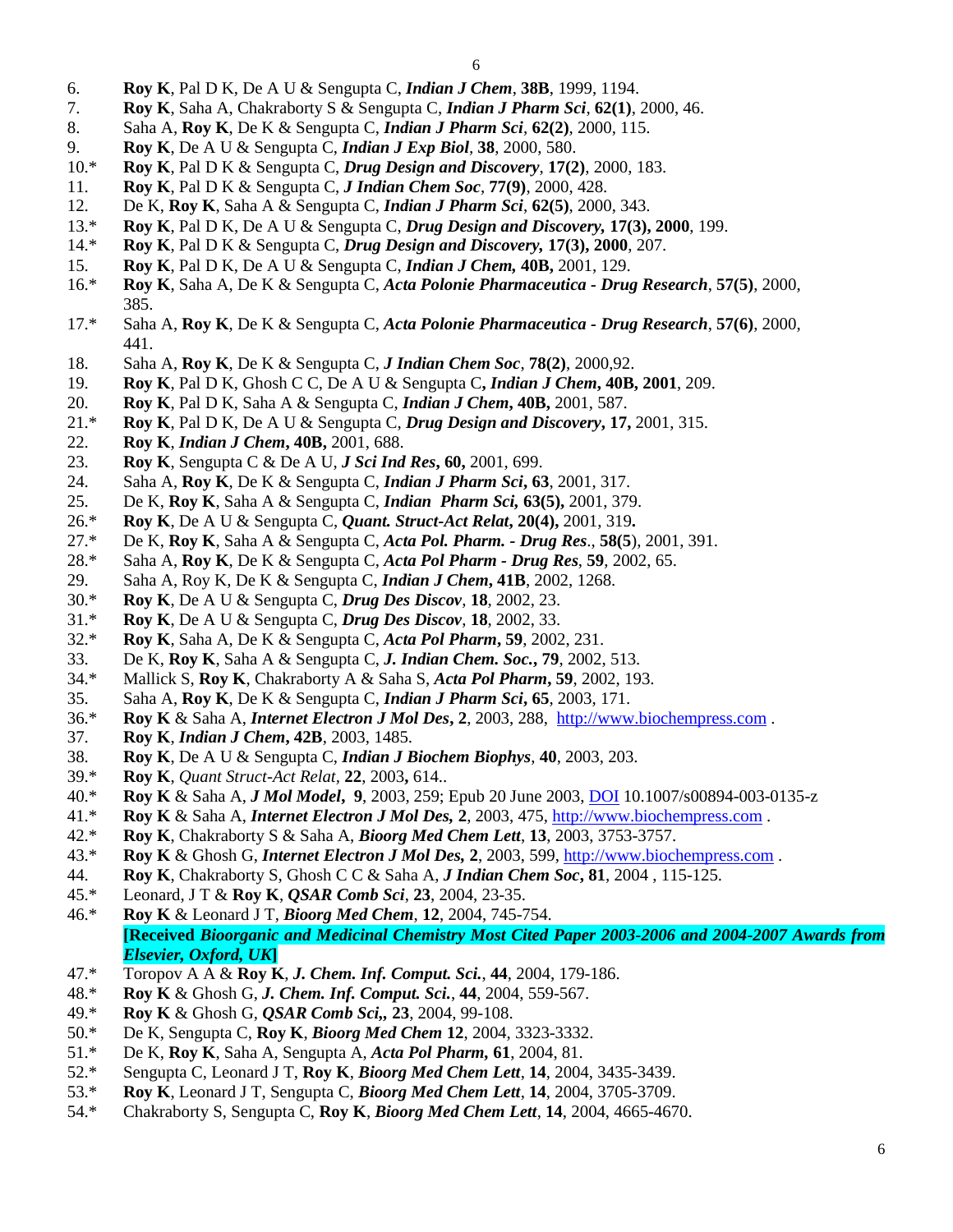- 55.\* Leonard J T, **Roy K,** *QSAR Comb Sci,* **23**, 2004, 387-398.
- 56. **Roy K** & Saha A, *Indian J Chem*, **43A**, 2004, 1369-1376.
- 57.\* Leonard J T & **Roy K**, *Drug Des Dicov*, 18, **2003**, 165-180.
- 58.\* Ray S, Sengupta C & **Roy K**, *Acta Pol Pharm***, 62**, 2005, 145-152.
- 59.\* Chakraborty S, Dev Bhuti P, Ray S, Sengupta C & **Roy K**, *Acta Pol Pharm***, 62**, 2005, 141-143.
- 60.\* **Roy K** & Ghosh G, *QSAR Comb Sci,* **23,** 2004, 387-398.526-535.
- 61.\* **Roy K** & Toropov A A, *J Mol Model,* 2005, 89-96.<http://dx.doi.org/10.1007/s00894-004-0224-7>
- 62.\* **Roy K** & Ghosh G, *Bioorg Med Chem* **13**, 2004, 1185-1194.<http://dx.doi.org/10.1016/j.bmc.2004.11.014> 63.\* Bhattacharya P, Leonard J T & **Roy K**, *Bioorg Med. Chem.* **13**, 2004, 1159-1165.
- <http://dx.doi.org/10.1016/j.bmc.2004.11.022>
- 64.\* **Roy K**, (Guest Editorial). *Mol Divers*, **8**, 2004, 321-323. <http://dx.doi.org/10.1023/B:MODI.0000047519.35591.b7>
- 65.\* Bhattacharya P, Leonard J T & **Roy K**, *J Mol Model* **11,** 2005**,** 516-524. [http://dx.doi.org/10.1007/s00894-](http://dx.doi.org/10.1007/s00894-005-0273-6) [005-0273-6](http://dx.doi.org/10.1007/s00894-005-0273-6)
- 66.\* Mukherjee S, Saha A & **Roy K**, *Bioorg Med. Chem. Letters,* **15,** 2005, 957-961. <http://dx.doi.org/10.1016/j.bmcl.2004.12.048>
- 67.\* **Roy K** & Leonard J T, QSAR by LFER Model of Cytotoxicity Data of Anti-HIV 5-phenyl-1-phenylamino-1*H*-imidazole Derivatives Using Principal Component Factor Analysis and Genetic Function Approximation. *Bioorg Med Chem* **13**, 2005, 2967-2973. [doi:10.1016/j.bmc.2005.02.003](http://dx.doi.org/10.1016/j.bmc.2005.02.003)
- 68.\* **Roy K**, Leonard J T, *QSAR Comb Sci* **24,** 2005, 579-592**,** <http://dx.doi.org/10.1002/qsar.200430901>
- 69. Chakraborty S, Sengupta C & **Roy K,** *Indian J Biochem Biophys* **42**, 2005, 106-112. 70.\* Bhattacharya P & **Roy K**, *Bioorg Med. Chem Lett.,* **15***,* 2005**,** 3737-3743, <http://dx.doi.org/10.1016/j.bmcl.2005.05.051>
- 71.\* **Roy K** & Lenard J T, *J Chem Inf Model,* **45**, 2005, 1352-1368[, http://dx.doi.org/10.1021/ci050205x](http://dx.doi.org/10.1021/ci050205x)
- 72.\* Leonard J T & **Roy K**, *Bioorg Med Chem,***14,** 2005, 1039-1046,<http://dx.doi.org/10.1016/j.bmc.2005.09.022> *[Bioorganic and Medicinal Chemistry Most Cited Paper 2006-2009 Award from Elsevier, The Netherlands]*
- 73. **Roy K** & Saha A, *Indian J Chem***, 44B**, 2005, 1693-1707, <http://nopr.niscair.res.in/bitstream/123456789/9155/1/IJCB%2044B%288%29%201693-1707.pdf>
- 74.\* Leonard J T and **Roy K**, *QSAR Comb Sci***, 25**, 2006, 235-251, <http://dx.doi.org/10.1002/qsar.200510161> .
- 75.\* **Roy K** and Ghosh G, *J. Mol. Model, 12,* 2006, 306-316, <http://dx.doi.org/10.1007/s00894-005-0033-7> .
- 76.\* **Roy K** and Sanyal I., *QSAR Comb Sci***, 25**, 2006, 359-371, <http://dx.doi.org/10.1002/qsar.200530172> .
- 77.\* Leonard J T and **Roy K**, *Curr Med Chem***, 13,** 2006, 911-934. [http://www.ncbi.nlm.nih.gov/entrez/query.fcgi?cmd=Retrieve&db=pubmed&dopt=Abstract&list\\_uids=16611](http://www.ncbi.nlm.nih.gov/entrez/query.fcgi?cmd=Retrieve&db=pubmed&dopt=Abstract&list_uids=16611075&query_hl=6&itool=pubmed_docsum) [075&query\\_hl=6&itool=pubmed\\_docsum](http://www.ncbi.nlm.nih.gov/entrez/query.fcgi?cmd=Retrieve&db=pubmed&dopt=Abstract&list_uids=16611075&query_hl=6&itool=pubmed_docsum)
- 78. **Roy K** & Leonard J T, *Indian J Chem***, 45A,** 2006, 126-137.
- 79. **Roy K** & Saha A, *J Indian Chem Soc***, 83,** 2006**,** 351-355**.**
- 80.\* **Roy K** & Ghosh G, *QSAR Comb Sci***, 25**, 2006, 846-859. <http://dx.doi.org/10.1002/qsar.200510211> .
- 81.\* De K, **Roy K**, Sengupta C, *Acta Pol Pharm***, 62**, 2005, 257-264.
- 82. Dalai M K, Leonard J T & **Roy K**, *Indian J Biochem Biophys*, **43**, 2006, 105-118.
- 83. Ray S, **Roy K** & Sengupta C, *Indian J Pharm Sci,* **68**, 2006, 199-204. [http://www.ijpsonline.com/article.asp?issn=0250-](http://www.ijpsonline.com/article.asp?issn=0250-474X;year=2006;volume=68;issue=2;spage=199;epage=204;aulast=Ray;type=0)  $474X$ ;year= $2006$ ;volume= $68$ ;issue= $2$ ;spage=199;epage= $204$ ;aulast=Ray;type= $0$
- 84.\* Leonard J T & **Roy K**, *Bioorg Med Chem Lett*, **16**, 2006, 4467-4474 [doi:10.1016/j.bmcl.2006.06.031](http://dx.doi.org/10.1016/j.bmcl.2006.06.031) . *[Bioorganic and Medicinal Chemistry Letters Most Cited Paper 2006-2009 Award from Elsevier, The Netherlands]*
- 85.\* **Roy K**, *Mol Divers,* **10,** 2006, 93-94.<http://dx.doi.org/10.1007/s11030-006-9025-5> .
- 86.\* **Roy K**, Toropov A and Raska I Jr, *QSAR Comb Sci***, 26**, 2007, 460-468, [http://dx.doi.org/10.1002/qsar.200630072.](http://dx.doi.org/10.1002/qsar.200630072)
- 87.\* **Roy K**, Sanyal I and Roy P P, *SAR QSAR Environ Res***, 17**, 2006, 563-582. [http://dx.doi.org/10.1080/10629360601033499.](http://dx.doi.org/10.1080/10629360601033499)
- 88.\* **Roy K**, Sanyal I and Ghosh G, *QSAR Comb Sci***, 26**, 2007, 629-646,<http://dx.doi.org/10.1002/qsar.200610112>
- 89. Dalai M K, Leonard J T and **Roy K**, *Indian J Chem***, 45B,** 2006, 2497-2505.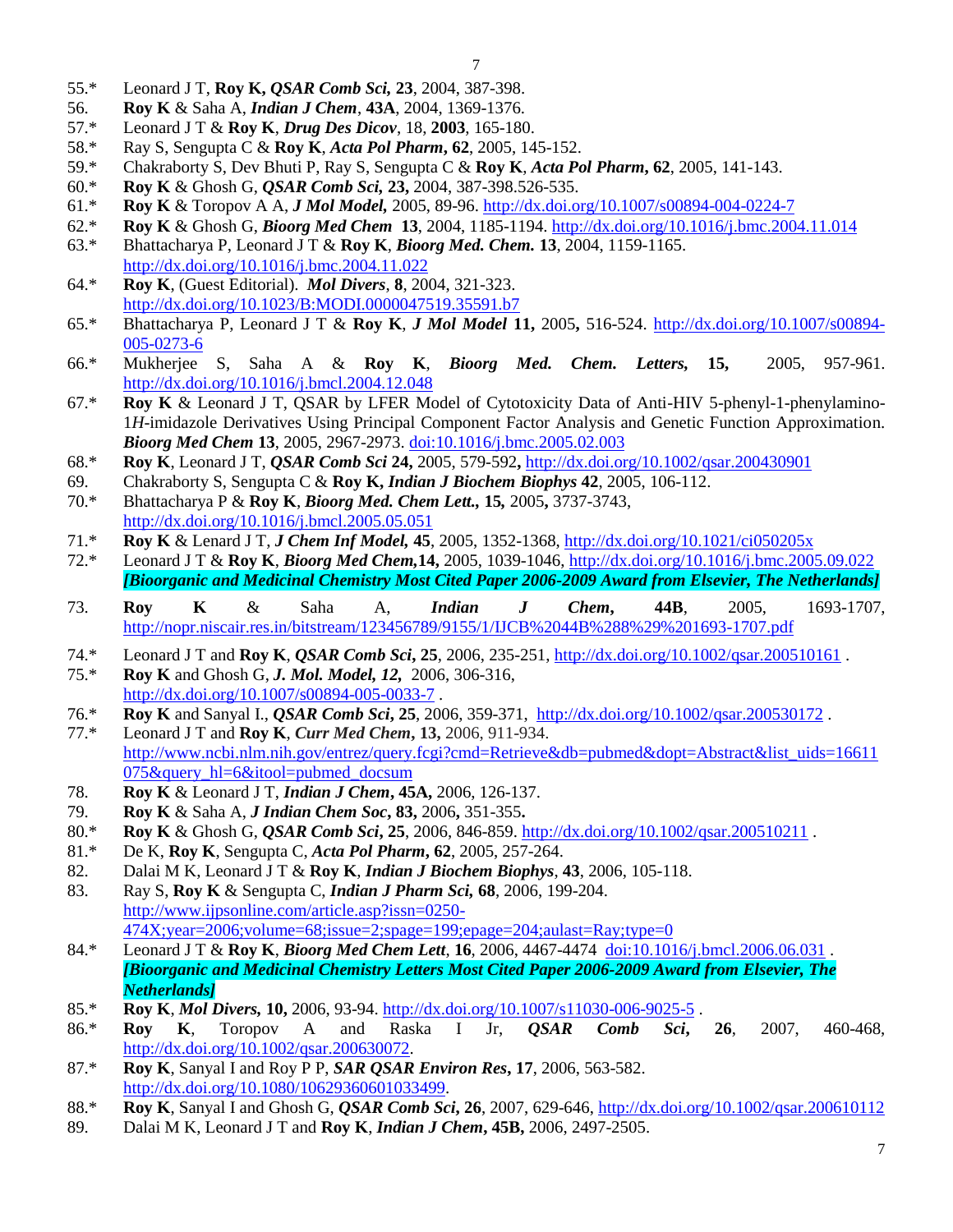- 90.\* Leonard J T and **Roy K**, *Eur J Med Chem*, **43**, 2008, 81-92**,** <http://dx.doi.org/10.1016/j.ejmech.2007.02.021> .
- 91.\* Leonard J T and **Roy K**, *QSAR Comb Sci***, 26**, 2007**,** 980-990, [http://dx.doi.org/10.1002/qsar.200630140.](http://dx.doi.org/10.1002/qsar.200630140) 92. **Roy K** and Dalai M K, *Indian J Biochem Biophys***, 44,** 2007, 114-121.
- [http://www.niscair.res.in/ScienceCommunication/ResearchJournals/rejour/ijbb/ijbb2k7/ijbb\\_april07.asp#a8](http://www.niscair.res.in/ScienceCommunication/ResearchJournals/rejour/ijbb/ijbb2k7/ijbb_april07.asp#a8) 93. Chakraborty S, Sengupta C & **Roy K**, *Indian J Biochem Biophys***, 44**, 2007, 169-175.
- 94.\* Roy P P & **Roy K**, *QSAR Comb Sci***, 27,** 2008, 302-313**,** <http://dx.doi.org/10.1002/qsar.200710043>.
- 95.\* Chakraborty S, **Roy K** & Sengupta C*, Acta Pol Pharm***, 64**, 2007, 211-216.
- 96.\* De K, **Roy K** & Sengupta C, *Acta Pol Pharm***, 64**, 2007, 201-210.
- 97. Ray S, **Roy K** & Sengupta C, *Indian J Pharm Sci*, **69**, 2007, 190-196. [http://www.ijpsonline.com/article.asp?issn=0250-](http://www.ijpsonline.com/article.asp?issn=0250-474X;year=2007;volume=69;issue=2;spage=190;epage=196;aulast=Ray;type=0) [474X;year=2007;volume=69;issue=2;spage=190;epage=196;aulast=Ray;type=0](http://www.ijpsonline.com/article.asp?issn=0250-474X;year=2007;volume=69;issue=2;spage=190;epage=196;aulast=Ray;type=0)
- 98.\* **Roy K** & Ghosh G, *Chemosphere***, 70,** 2007, 1-12.<http://dx.doi.org/10.1016/j.chemosphere.2007.07.037>
- 99. Ray S, **Roy K** & Sengupta C, *Indian J Pharm Sci***, 69**, 2007, 378-383, [http://www.ijpsonline.com/article.asp?issn=0250-](http://www.ijpsonline.com/article.asp?issn=0250-474X;year=2007;volume=69;issue=3;spage=378;epage=383;aulast=Ray;type=0)  $474X; year = 2007; volume = 69; issue = 3; space = 378; page = 383; aulast = Ray; type = 0$
- 100.\* Roy P P, Leonard J T & **Roy K**, *Chemom Intell Lab Sys,* **90,** 2008, 31-42, [http://dx.doi.org/10.1016/j.chemolab.2007.07.004.](http://dx.doi.org/10.1016/j.chemolab.2007.07.004)
- 101.\* Ray S, Sengupta C, **Roy K**, *Central Eur J Chem*, **5**, 2007 1094-1113, [http://dx.doi.org/10.2478/s11532-007-](http://dx.doi.org/10.2478/s11532-007-0047-3) [0047-3](http://dx.doi.org/10.2478/s11532-007-0047-3) .
- 102\* **Roy K**, *Expert Opin Drug Discov***, 2**, 2007, 1567-1577,<http://dx.doi.org/10.1517/17460441.2.12.1567> .
- 103.**\* Roy K,** Mandal A S, *J Enz Inh Med Chem*, **23**, 2008, 980-995, <http://dx.doi.org/10.1080/14756360701811379>.
- 104.\* Ray S, Sengupta C & **Roy K**, *Central Eur J Chem***, 6**, 2008**,** 267-276, [http://dx.doi.org/10.2478/s11532-008-](http://dx.doi.org/10.2478/s11532-008-0014-7) [0014-7](http://dx.doi.org/10.2478/s11532-008-0014-7) .
- 105.\* **Roy K** & Mandal A S, *J Enz Inh Med Chem***, 24,** 2009, 205-223, <http://dx.doi.org/10.1080/14756360802051297>.
- 106.\* **Roy K** & Roy P P, *Chem Biol Drug Des,* **71,** 2008, 464-473, [http://dx.doi.org/10.1111/j.1747-](http://dx.doi.org/10.1111/j.1747-0285.2008.00658.x) [0285.2008.00658.x](http://dx.doi.org/10.1111/j.1747-0285.2008.00658.x).
- 107.\* **Roy K** & Popelier P L A, *Bioorg Med Chem Lett***, 18**,2008, 2604–2609, <http://dx.doi.org/10.1016/j.bmcl.2008.03.035> .
- 108.\* **Roy K** & Popelier P L A, *QSAR Comb Sci*, **27**, 2008, 1006-1012, <http://dx.doi.org/10.1002/qsar.200810028> .
- 109. Ray S, De K, Sengupta C & **Roy K**, *Indian J Biochem Biophys***, 45,** 2008, 198-205.
- 110.\* Mandal A S & **Roy K**,. *Eur J Med Chem***, 44,** 2009, 1509-1524, <http://dx.doi.org/10.1016/j.ejmech.2008.07.020> .
- 111.\* **Roy K** & Popelier P, *J Phys Org Chem***, 22,** 2009, 186-196, [http://dx.doi.org/10.1002/poc.1447.](http://dx.doi.org/10.1002/poc.1447)
- 112.\* **Roy K** & Ghosh G, *Chem Biol Drug Des***, 72,** 2008, 383-394, [http://dx.doi.org/10.1111/j.1747-](http://dx.doi.org/10.1111/j.1747-0285.2008.00712.x) [0285.2008.00712.x](http://dx.doi.org/10.1111/j.1747-0285.2008.00712.x).
- 113.\* **Roy K** & Roy PP, *Chem Biol Drug Des***, 72,** 2008, 370-382, [http://dx.doi.org/10.1111/j.1747-](http://dx.doi.org/10.1111/j.1747-0285.2008.00717.x) [0285.2008.00717.x](http://dx.doi.org/10.1111/j.1747-0285.2008.00717.x).
- 114.\* **Roy K** & Roy PP, *Eur J Med Chem***, 44,** 2009, 1941-1951,<http://dx.doi.org/10.1016/j.ejmech.2008.11.010> .
- 115.\* **Roy K**, Paul S, *QSAR Comb Sci***, 28**, 2009, 406-425, <http://dx.doi.org/10.1002/qsar.200810130> .
- 116.\* **Roy K** & Roy PP, *Eur J Med Chem***, 44,** 2009, 2913-2922, <http://dx.doi.org/10.1016/j.ejmech.2008.12.004> .
- 117.\* **Roy K**, Ghosh G, *Molecular Simulation***, 35,** 2009, 648-659,<http://dx.doi.org/10.1080/08927020902744664> .
- 118.\* Roy P P & **Roy K**, *Chem Biol Drug Des***, 73,** 2009, 442-455, [http://dx.doi.org/10.1111/j.1747-](http://dx.doi.org/10.1111/j.1747-0285.2009.00791.x) [0285.2009.00791.x](http://dx.doi.org/10.1111/j.1747-0285.2009.00791.x)**.**
- 119.\* Mitra I, Saha A, **Roy K**, *Chem Biol Drug Des,* **73,** 2009, 526-536, [http://dx.doi.org/10.1111/j.1747-](http://dx.doi.org/10.1111/j.1747-0285.2009.00801.x) [0285.2009.00801.x](http://dx.doi.org/10.1111/j.1747-0285.2009.00801.x)**.**
- 120.\* Mitra I, **Roy K**, Saha A, *J Comput Chem*, **30**, 2009, 2712-2722, <http://dx.doi.org/10.1002/jcc.21298>
- 121.\* Roy PP, Paul S, Mitra I, **Roy K**, *Molecules***, 14,** 2009, 1660-1701, [http://dx.doi.org/10.3390/molecules14051660.](http://dx.doi.org/10.3390/molecules14051660)

**This publication is freely downloadable from** <http://www.mdpi.com/1420-3049/14/5/1660> .

122.\* **Roy K**, Ghosh G, *Molecular Simulation***, 15,** 2009, 1256-1268, <http://dx.doi.org/10.1080/08927020903015379> .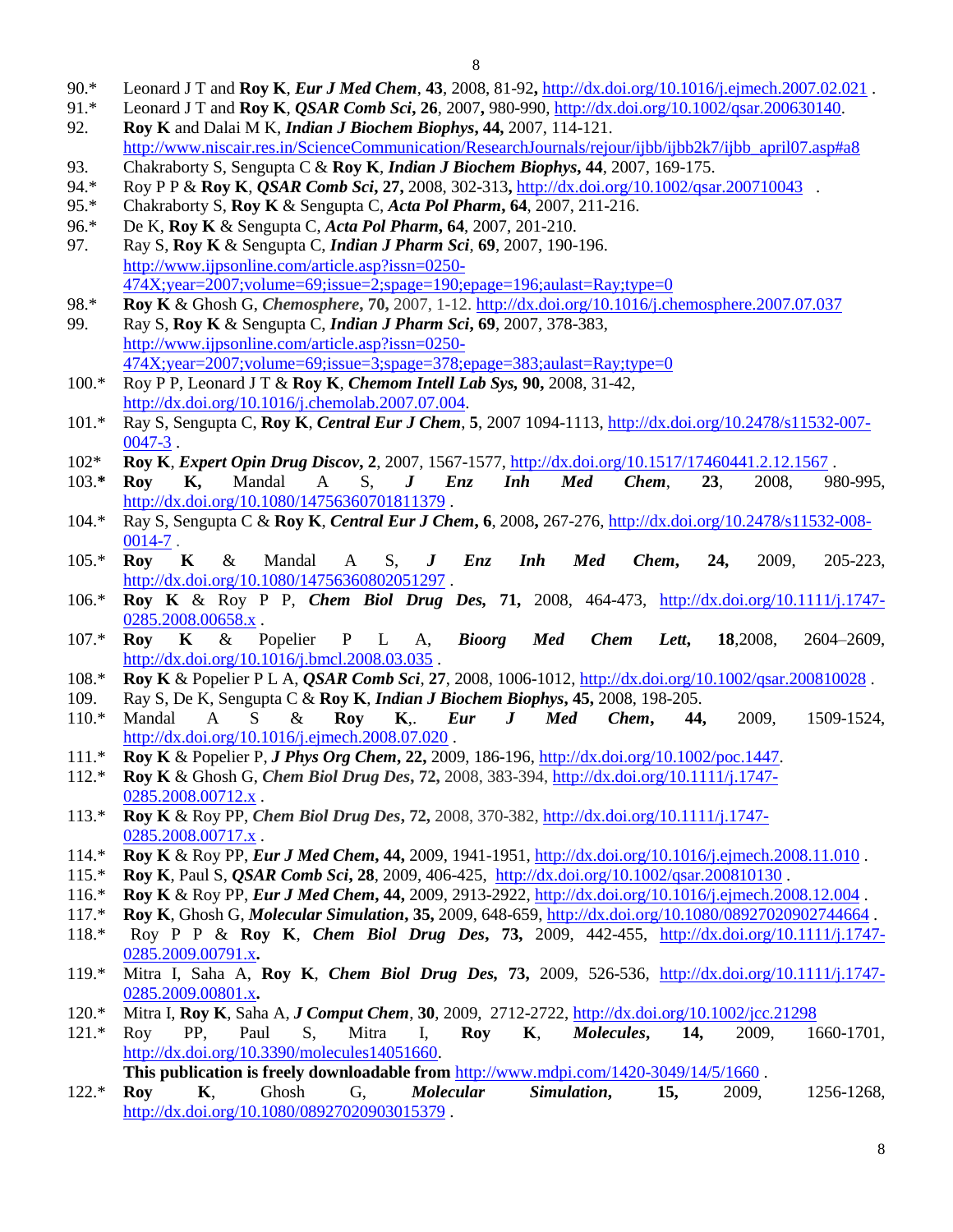- 123.\* **Roy K**, Paul S, *J Mol Model***, 16,** 2010, 137-153, <http://dx.doi.org/10.1007/s00894-009-0528-8> .
- 124.\* Roy PP, **Roy K**, *J Enz Inhib Med Chem,* **25,** 2010, 354-369,<http://dx.doi.org/10.3109/14756360903179476>**.**
- 125.\* **Roy K**, Roy PP, *Expert Opin Drug Metabol Toxicol***, 5,** 2009, 1245-1266, <http://dx.doi.org/10.1517/17425250903158940> .
- 126.\* **Roy K**, Ghosh G, *Chemosphere,* **77***,* 2009, 999-1009**,** [http://dx.doi.org/10.1016/j.chemosphere.2009.07.072.](http://dx.doi.org/10.1016/j.chemosphere.2009.07.072)
- 127.\* **Roy K**, Mitra I, Saha A, *Chem Biol Drug Des,* **74,** 2009, 507-516,[http://dx.doi.org/10.1111/j.1747-](http://dx.doi.org/10.1111/j.1747-0285.2009.00888.x) [0285.2009.00888.x](http://dx.doi.org/10.1111/j.1747-0285.2009.00888.x) **.**
- 128.\* **Roy K**, Mitra I, *Expert Opin Drug Discov,* **4,** 2009, 1157 1175, <http://dx.doi.org/10.1517/17460440903307409> .
- 129.\* **Roy K**, Paul S, *J Mol Model***,** . *J Mol Model***, 16,** 2010, 951-964, <http://dx.doi.org/10.1007/s00894-009-0596-9> **.**
- 130.\* Mitra I, Roy PP, Kar S, Ojha P, **Roy K,** *J Chemometrics***, 24,** 2010, 22-33, <http://dx.doi.org/10.1002/cem.1268>
- 131.\* Roy PP, **Roy K**, *Molecular Simulation***, 36,** 2010, 311-325 <http://dx.doi.org/10.1080/08927020903426493> .
- 132.\* Kar S, **Roy K**, *J Hazard Mater,* **177,** 2010, 344-351**,** [http://dx.doi.org/10.1016/j.jhazmat.2009.12.038.](http://dx.doi.org/10.1016/j.jhazmat.2009.12.038)
- 133.\* Kar S, Harding AP, **Roy K**, Popelier P, *SAR QSAR Environ Res***, 21**, 2010, 149 168**,** <http://www.informaworld.com/10.1080/10629360903568697>.
- 134.\* Begum NA, Roy N, Laskar RA, **Roy K**, *Med Chem Res***, 20,** 2011, 184-191, [http://dx.doi.org/10.1007/s00044-](http://dx.doi.org/10.1007/s00044-010-9305-6) [010-9305-6](http://dx.doi.org/10.1007/s00044-010-9305-6) .
- 135.\* Mitra I, Saha A, **Roy K**, . *J Mol Model***, 16,** 2010, 1585-1596,<http://dx.doi.org/10.1007/s00894-010-0661-4> .
- 136.\* Roy PP, **Roy K**, *J Mol Model***, 16,** 2010, 1597-1616, <http://dx.doi.org/10.1007/s00894-010-0667-y> .
- 137.\* Ray S, Roy PP, Sengupta C, **Roy K**, *Molecular Simulation***, 36**, 2010, 484–492**,**  <http://dx.doi.org/10.1080/08927021003664058>**.**
- 138.\* Roy PP, **Roy K**, *Molecular Simulation,* **36,** 2010, 887-905,<http://dx.doi.org/10.1080/08927022.2010.492834> **.**
- 139.\* Ojha PK, **Roy K**, *Molecular Simulation,* **36,** 2010, 939-952,<http://dx.doi.org/10.1080/08927022.2010.492835>
- 140.\* Roy PP, **Roy K**, *J Pharm Pharmacol***, 62,** 2010, 1717-1728, [http://dx.doi.org/10.1111/j.2042-](http://dx.doi.org/10.1111/j.2042-7158.2010.01154.x) [7158.2010.01154.x.](http://dx.doi.org/10.1111/j.2042-7158.2010.01154.x)
- 141.\* **Roy K**, Ojha PK, *Expert Opin Drug Discov Expert Opin Drug Discov* **5,** 2010, 751-778, <http://dx.doi.org/10.1517/17460441.2010.497812>
- 142.\* Mitra I, Saha A, **Roy K**, *Molecular Simulation* **36,** 2010, 1067-1079, <http://dx.doi.org/10.1080/08927022.2010.503326> .

**.**

- 143.\* **Roy K**, Ghosh G, *Current Pharm Des,* **16,** 2010, 2625-2639**,** [http://www.bentham.org/cpd/contabs/cpd16-](http://www.bentham.org/cpd/contabs/cpd16-24.html) [24.html,](http://www.bentham.org/cpd/contabs/cpd16-24.html) [http://www.benthamdirect.org/pages/b\\_viewarticle.php?3161953](http://www.benthamdirect.org/pages/b_viewarticle.php?3161953) .
- 144.\* **Roy K**, Kar S, *Chemosphere***, 81,** 2010, 738-747, <http://dx.doi.org/10.1016/j.chemosphere.2010.07.019> .
- 145.\* Ojha PK, **Roy K**, *Eur J Med Chem* **45***,* 2010, 4645-4656,<http://dx.doi.org/10.1016/j.ejmech.2010.07.034> .
- 146.\* **Roy K**, Das RN, *J Hazard Mater* **183**, 2010, 913-922,<http://dx.doi.org/10.1016/j.jhazmat.2010.07.116>
- 147.\* Mitra I, Saha A, **Roy K**, *Eur J Med Chem* **45,** 2010, 5071-5079, <http://dx.doi.org/10.1016/j.ejmech.2010.08.016> .
- 148.\* Prankishore D, Balakumar C, Raghuram Rao A, Roy PP, **Roy K**, *Bioorg Med Chem Lett* **21***,* 2011, 930-935, [http://dx.doi.org/10.1016/j.bmcl.2010.11.094.](http://dx.doi.org/10.1016/j.bmcl.2010.11.094)
- 149.\* Mitra I, Saha A, **Roy K**, *Molecular Simulation* **37,** 2011, 394-413**,**  <http://dx.doi.org/10.1080/08927022.2010.543980> .
- 150.\* Mitra I, Saha A, **Roy K**, *Scientia Pharmaceutica* **79,** 2011, 31-57, [http://dx.doi.org/10.3797/scipharm.1011-](http://dx.doi.org/10.3797/scipharm.1011-02)  $02$ .
- 151.\* Ojha P K, **Roy K**, *Molecular Simulation* **37,** 2011, 779-803, <http://dx.doi.org/10.1080/08927022.2010.548384>
- 152.\* **Roy K**, Das R N, *SAR QSAR Environ Res* **22,** 2011, 451-472, <http://dx.doi.org/10.1080/1062936X.2011.569900>
- 153. Kar S, **Roy K**, *J Indian Chem Soc* **87,** 2010, 1455-1515,<http://indianchemsoc.org/journals/dec10.pdf> .
- 154. Kar S, **Roy K**, *Indian J Biochem Biophys* **48,** 2011, 111-122, <http://nopr.niscair.res.in/bitstream/123456789/11614/1/IJBB%2048%282%29%20111-122.pdf>
- 155.\* Ojha PK, Mitra I, Das R, **Roy K**, *Chemom Intell Lab Syst* **107,** 2011, 194-205, <http://dx.doi.org/10.1016/j.chemolab.2011.03.011>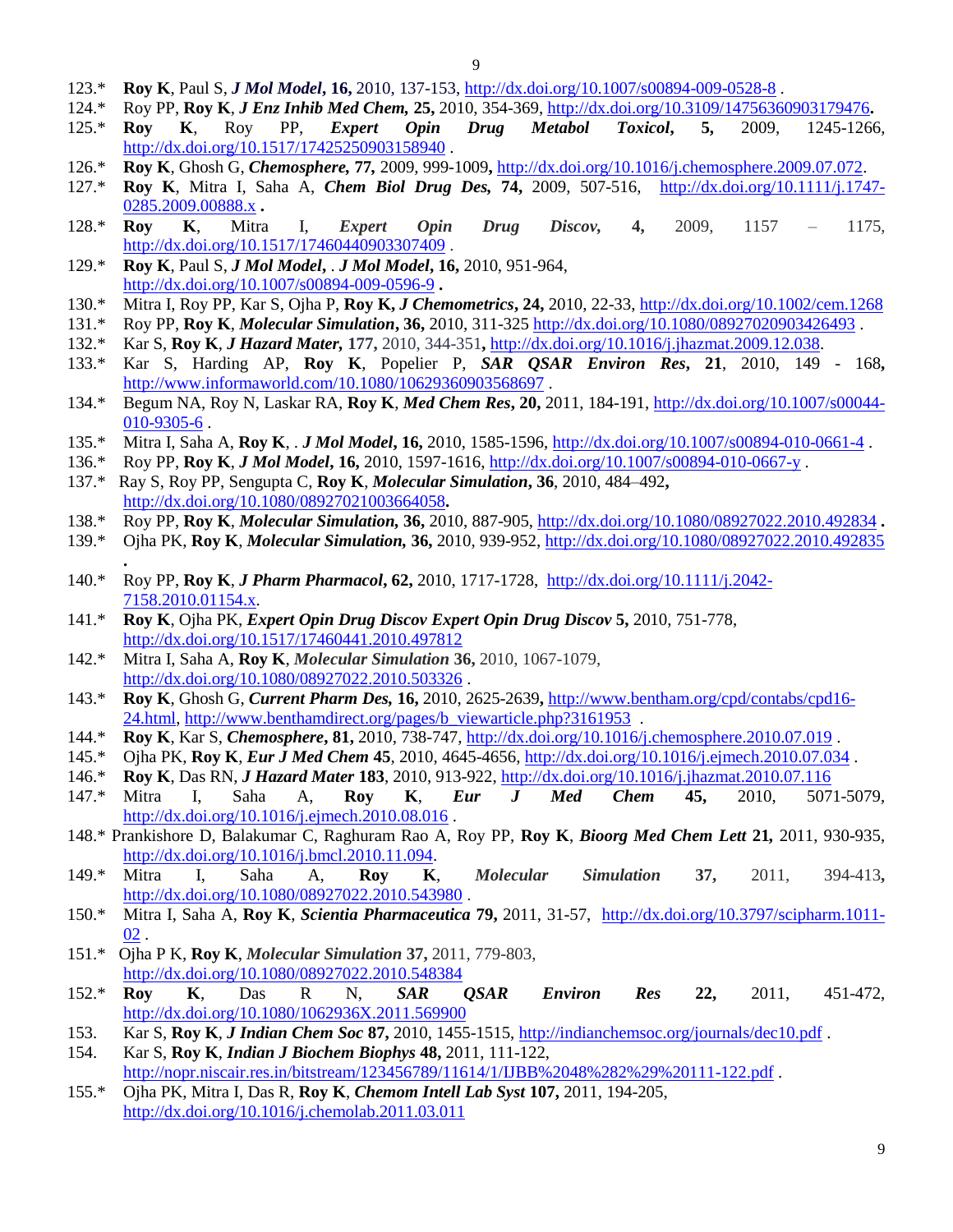- 156.\* Ojha PK, **Roy K**, *Medicinal Chemistry***, 7,** 2011, 173-199, <http://www.benthamdirect.org/pages/content.php?MC/2011/00000007/00000003/D0004C.SGM>
- 157.\* **Roy K,** Mitra I, *Comb Chem High Throughput Screen***, 14,** 2011, 450-474, [Invited Review Article], [http://www.ncbi.nlm.nih.gov/pubmed/21521150,](http://www.ncbi.nlm.nih.gov/pubmed/21521150)
- <http://www.benthamdirect.org/pages/content.php?CCHTS/2011/00000014/00000006/0003A.SGM>
- 158.\* Mitra I, Saha A, **Roy K,** *J Mol Model* **18,** 2012, 1819-1840, <http://dx.doi.org/10.1007/s00894-011-1198-x>. 159.\* Ojha PK, **Roy K**, *Chemom Intell Lab Sys,* **109,** 2011, 146-161, <http://dx.doi.org/10.1016/j.chemolab.2011.08.007> .
- 160.\* **Roy K**, Das RN, *SAR QSAR Environ Res* **23,** 2012, 125-140, <http://dx.doi.org/10.1080/1062936X.2011.645872> **.**
- 161.\* Kar S, **Roy K**, *Expert Opin Drug Saf* **11***,* 2012, 235-274,<http://dx.doi.org/10.1517/14740338.2012.644272> **.**
- 162.\* Kar S, **Roy K**, *Chemosphere***, 87,** 2012, 339-355, [http://dx.doi.org/10.1016/j.chemosphere.2011.12.019.](http://dx.doi.org/10.1016/j.chemosphere.2011.12.019)
- 163.\* **Roy K**, Mitra I, Kar S, Ojha PK, Das RN, Kabir H, *J Chem Inf Model***, 52,** 2012, 396-408, <http://pubs.acs.org/doi/abs/10.1021/ci200520g> .
- 164.\* **Roy K**, Kabir H, *Chem Engg Sci* **73,** 2012, 86-98,<http://dx.doi.org/10.1016/j.ces.2012.01.005>.
- 165.\* Mitra I, Saha A, **Roy K**, *J Mol Model* **18,** 2012, 3951-3967, <http://dx.doi.org/10.1007/s00894-012-1392-5> . 166.\* Mitra I, **Roy K**, *Mini Rev Med Chem* **12,** 2012, 491-504,
- http://www.benthamdirect.org/pages/content.php?MRMC/2012/00000012/0000006/0006N.SGM. 167.\* Mitra I, **Roy K**, *Curr Comp Aid Drug Des* **8,** 2012, 135-158,
- <http://www.benthamdirect.org/pages/content.php?CAD/2012/00000008/00000002/D0007AD.SGM> .
- 168.\* Kar S, Deeb O**, Roy K**, *Ecotox Environ Saf* **82,** 2012, 85-95, <http://dx.doi.org/10.1016/j.ecoenv.2012.05.013>
- 169.\* **Roy K**, Das RN, *Struc Chem* **24,** 2013, 303-331, <http://dx.doi.org/10.1007/s11224-012-0080-5> .
- 170.\* **Roy K**, Mitra I, Ojha PK, Kar S, Das RN, Kabir H, **118,** 2012, 200-210, <http://dx.doi.org/10.1016/j.chemolab.2012.06.004> .
- 171.\* Das RN, **Roy K**, *Toxicol Res* **1,** 2012, 186-195, <http://dx.doi.org/10.1039/C2TX20020A> .
- 172.\* **Roy K**, Kabir H, *Chemical Engineering Science***, 81,** 2012, 169-178, <http://dx.doi.org/10.1016/j.ces.2012.07.008>.
- 173.\* Kar S, **Roy K**, *Expert Opin Drug Discov***, 2012,** 7, 877-902,<http://dx.doi.org/10.1517/17460441.2012.716420> .
- 174.\* Ojha PK, Mitra I, Kar S, Das RN, **Roy K**, *Mol Inform* **31,** 2012, 711-718, <http://dx.doi.org/10.1002/minf.201200045>**.**
- 175.\* Ojha PK, **Roy K**, *Comb Chem High Throughput Screen***, 16,** 2013, 7-21, <http://www.ncbi.nlm.nih.gov/pubmed/22963325> .
- 176.\* Mitra I, Saha A, **Roy K**, *Sci Pharm* **81,** 2013, 57-80, <http://dx.doi.org/10.3797/scipharm.1208-01>
- 177.\* **Roy K**, Kabir H, *Chem Engg Sci* **87,** 2013, 141-151, [http://dx.doi.org/10.1016/j.ces.2012.10.002.](http://dx.doi.org/10.1016/j.ces.2012.10.002)
- 178.\* Nandy A, Kar S, **Roy K**, *Molecular Simulation***, 39,** 2013, 432-441, <http://dx.doi.org/10.1080/08927022.2012.738421>.
- 179.\* Saha A, **Roy K**, (Editorial). *Current Drug Safety,* **7,** 2012, 255-256, [http://www.benthamdirect.org/pages/article/1/3183046/editorial-hot-topic-in-silico-modeling-for-prediction](http://www.benthamdirect.org/pages/article/1/3183046/editorial-hot-topic-in-silico-modeling-for-prediction-of-drug-induced-adverse-reactions-and-environmental-hazards-using-qsar-tools.html)[of-drug-induced-adverse-reactions-and-environmental-hazards-using-qsar-tools.html](http://www.benthamdirect.org/pages/article/1/3183046/editorial-hot-topic-in-silico-modeling-for-prediction-of-drug-induced-adverse-reactions-and-environmental-hazards-using-qsar-tools.html) .
- 180.\* Kar S, **Roy K**, *Toxicol in vitro***, 27,** 2013, 597-608,<http://dx.doi.org/10.1016/j.tiv.2012.10.015> .
- 181.\* Pal P, Mitra I, **Roy K**, *Flavour Frag J***, 28,** 2013, 102-117[, http://dx.doi.org/10.1002/ffj.3135](http://dx.doi.org/10.1002/ffj.3135) .
- 182.\* Kar S, **Roy K**, *Mol Inform* **31,** 2012, 879-894,<http://dx.doi.org/10.1002/minf.201200039> **.**
- 183.\* Das RN, Sanderson H, Mwambo AE, **Roy K**, *Bull Env Contam Toxicol* **90,** 2013, 375-381, <http://dx.doi.org/10.1007/s00128-012-0921-3>
- 184.\* Das RN**, Roy K**, *Mol Divers* **17,** 2013, 151-196, <http://dx.doi.org/10.1007/s11030-012-9413-y>
- 185.\* Mitra I, Saha A, **Roy K**, *Future Med Chem,* **5,** 2013, 261-280, [http://dx.doi.org/10.4155/FMC.12.207](http://dx.doi.org/10.4155/FMC.12.207/)**/**
- 186.\* **Roy K**, Chakraborty P, Mitra I, Ojha PK, Kar S, Das RN, *J Comput Chem* **34,** 2013, 1071-1082, <http://dx.doi.org/10.1002/jcc.23231> **.**
- 187.\* Kar S, **Roy K**, *Expert Opin Drg Discov***, 8,** 2013, 245-261, <http://dx.doi.org/10.1517/17460441.2013.761204> .
- 188.\* Mitra I, Saha A, **Roy K**, *Canadian J Chem* **91,** 2013, 428-441, <http://dx.doi.org/10.1139/cjc-2012-0527>
- 189.\* Das RN, **Roy K**, *J Hazard Mater* **254-255,** 2013, 166-178, <http://dx.doi.org/10.1016/j.jhazmat.2013.03.023> .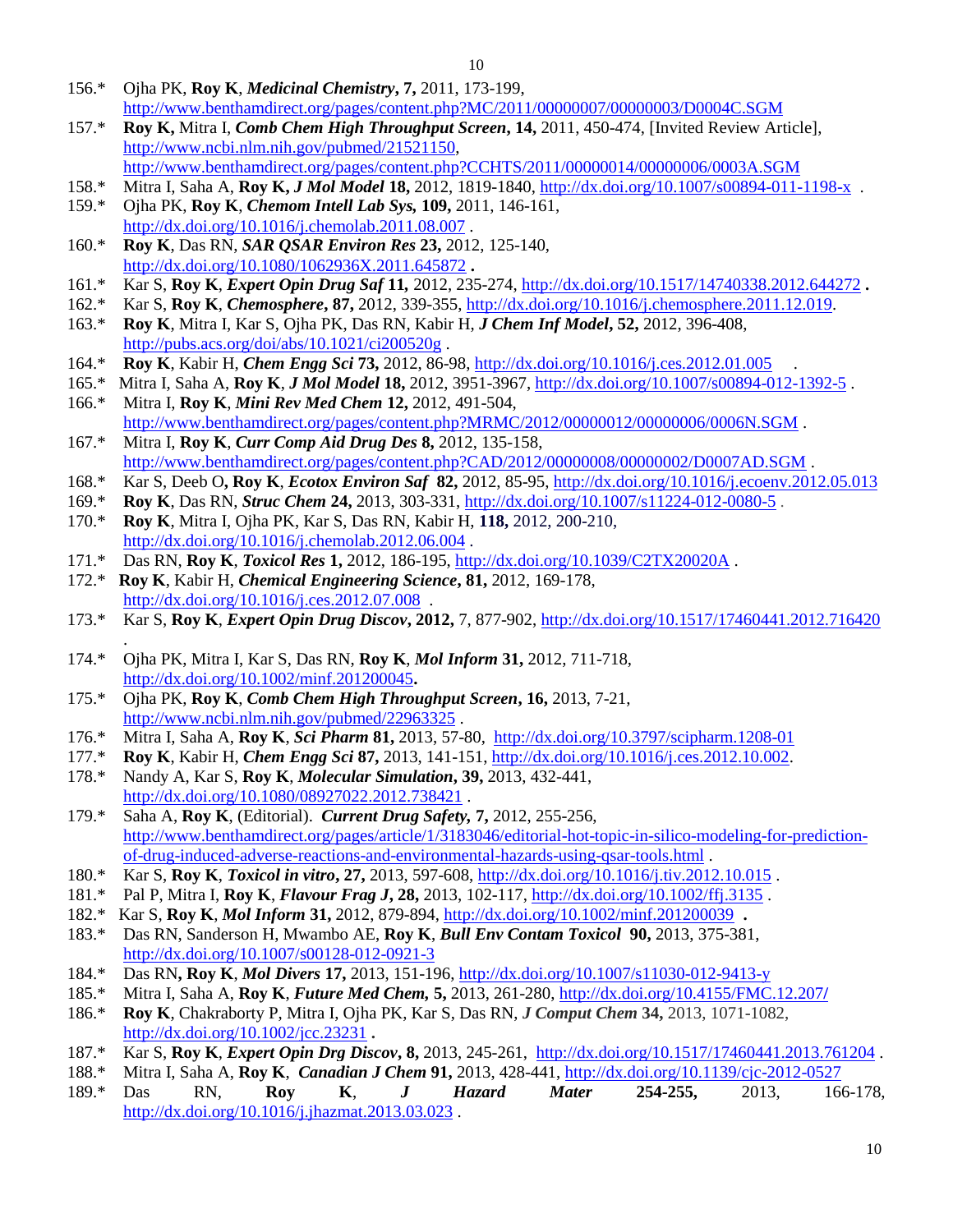- 190.\*Pramanik S, **Roy K,** *Chemosphere* **92,** 2013, 600-607, [http://10.1016/j.chemosphere.2013.03.065](http://10.0.3.248/j.chemosphere.2013.03.065)
- 191.\* Kar S, **Roy K**, *Mol Inform* **32,** 2013, 693-705,<http://dx.doi.org/10.1002/minf.201300018>
- 192.\* Nandy A, Kar S, **Roy K**, *Mol Simul* **40,** 2014, 261-274, <http://dx.doi.org/10.1080/08927022.2013.801076>
- 193.\* Nandy A, Kar S, **Roy K**, *SAR QSAR Environ Res* **24,** 2013, 1009-1023, <http://dx.doi.org/10.1080/1062936X.2013.821422> **.**
- 194.\* Ojha PK, **Roy K**, *Comb Chem High Throughput Screen,* **16,** 2013, 739-757, <http://www.ncbi.nlm.nih.gov/pubmed/23701009>.
- 195.\* Ojha PK, **Roy K**, *Curr Comput Aid Drug Des* **9,** 2013, 336-349, <http://www.ncbi.nlm.nih.gov/pubmed/24010932>
- 196.\* Ojha PK**, Roy K**, *Biosystems* **113**, 2013, 177-195[, http://dx.doi.org/10.1016/j.biosystems.2013.07.005](http://dx.doi.org/10.1016/j.biosystems.2013.07.005)
- 197.\* Ray S, **Roy K**, *Chem Engg Sci* **104**, 2013, 427-438,<http://dx.doi.org/10.1016/j.ces.2013.09.018>
- 198.\* Mridha P, Pal P, **Roy K**, *Mol Simul* **40,** 2014, 1218-1235, <http://dx.doi.org/10.1080/08927022.2013.854897> **.**
- 199.\* Pramanik S, **Roy K**, *Environ Sci Pollut Res***, 2013**,<http://dx.doi.org/10.1007/s11356-013-2247-z> .
- 200.\* Das RN, **Roy K**, *Chemosphere***, 104,** 2014, 170-176, [http://dx.doi.org/10.1016/j.chemosphere.2013.11.002.](http://dx.doi.org/10.1016/j.chemosphere.2013.11.002)
- 201.\* Pramanik S, **Roy K**, *Toxicol in vitro***, 28,** 2013, 265-272, [http://dx.doi.org/10.1016/j.tiv.2013.11.002.](http://dx.doi.org/10.1016/j.tiv.2013.11.002)
- 202.\* Pal P, Mitra I, **Roy K**, *Flavour Frag J***, 29,** 2014, 157-165[, http://dx.doi.org/10.1002/ffj.3191.](http://dx.doi.org/10.1002/ffj.3191)
- 203.\* Kar S, **Roy K**, *Ind Engg Chem Res***, 52,** 2013, 17648−17657 <http://dx.doi.org/10.1021/ie402803h>
- 204.\* Ambure P, Kar S, **Roy K**, *Biosystems***, 116,** 2014, 10-20, [http://dx.doi.org/10.1016/j.biosystems.2013.12.002.](http://dx.doi.org/10.1016/j.biosystems.2013.12.002)
- 205.\* Aher RB, **Roy K**, *Comb Chem High Throughput Screen***, 17,** 2014, 396-406, [http://www.ncbi.nlm.nih.gov/pubmed/24372050.](http://www.ncbi.nlm.nih.gov/pubmed/24372050)
- 206.\* Pal P, Mitra I, **Roy K**, *Croat Chem Acta***, 87,** 2014, 29-37, <http://dx.doi.org/10.5562/cca2284>
- 207.\* Pramanik S, **Roy K**, *Ecotox Environ Saf,* **101,** 2014, 184-190, [http://dx.doi.org/10.1016/j.ecoenv.2013.12.030.](http://dx.doi.org/10.1016/j.ecoenv.2013.12.030)
- 208.\* Kar S, Gajewicz A, Puzyn T, **Roy K**, *Toxicol in vitro***, 28,** 2014, 600-606, <http://dx.doi.org/10.1016/j.tiv.2013.12.018>
- 209.\* Ambure P, **Roy K**, *RSC Advances***, 4,** 2014, 6702-6709, <http://dx.doi.org/10.1039/C3RA46861E> .
- 210.\* Das RN, **Roy K**, *Ind Engg Chem Res***, 53,** 2014, 1020-1032,<http://dx.doi.org/10.1021/ie403636q>
- 211.\* Kar S, **Roy K**, *Mol Simul***, 2014,** <http://dx.doi.org/10.1080/08927022.2014.888718>
- 212.\* Kar S, **Roy K**, *Computer Biol Med***, 48,** 2014, 102-108,<http://dx.doi.org/10.1016/j.compbiomed.2014.02.014>
- 213.\* Aher RB, **Roy K**, *Med Chem Res* **23**, 2014, 4238-4249,<http://dx.doi.org/10.1007/s00044-014-0997-x>
- 214.\* Bhayye S, Saha A, **Roy K**, *Med Chem Res* **23,** 2014, 3705-3713, [http://dx.doi.org/10.1007/s00044-014-0955-](http://dx.doi.org/10.1007/s00044-014-0955-7) [7](http://dx.doi.org/10.1007/s00044-014-0955-7)
- 215.\* **Roy K**, Das R N, Popelier PLA, *Chemosphere***, 112**, 2014, 120-127, <http://dx.doi.org/10.1016/j.chemosphere.2014.04.002>
- 216.\* Ambure P, **Roy K**, *Expert Opin Drug Discov***, 9**, 2014, 697-723, <http://dx.doi.org/10.1517/17460441.2014.909404>
- 217.\* **Roy K**, Kar S, *Eur J Pharm Sci***, 62,** 2014, 111-114, <http://dx.doi.org/10.1016/j.ejps.2014.05.019>
- 218.\* Kar S, Gajewicz A, Puzyn T, **Roy K**, Leszczynski J. *Ecotox Environ Saf***, 107,** 2014, 162-169, <http://dx.doi.org/10.1016/j.ecoenv.2014.05.026>
- 219.\* Aher RB, **Roy K**, *Comb Chem High Throughput Screen***, 17,** 2014, 745-755, [http://dx.doi.org/10.2174/1386207317666140828123920.](http://dx.doi.org/10.2174/1386207317666140828123920)
- 220.\* **Roy K**, Das RN, *Current Drug Metabol***, 15,** 2014, 346-379, [http://dx.doi.org/10.2174/1389200215666140908102230.](http://dx.doi.org/10.2174/1389200215666140908102230)
- 221.\* Das S, Mitra I, Batuta S, Alam MN, **Roy K**, *Bioorg Med Chem Lett***, 24,** 2014, 5050-5054, <http://dx.doi.org/10.1016/j.bmcl.2014.09.028> .
- 222.\* **Roy K**, Popelier PLA, *J Mol Liq***, 200,** 2014**,** 223-228,<http://dx.doi.org/10.1016/j.molliq.2014.10.018> .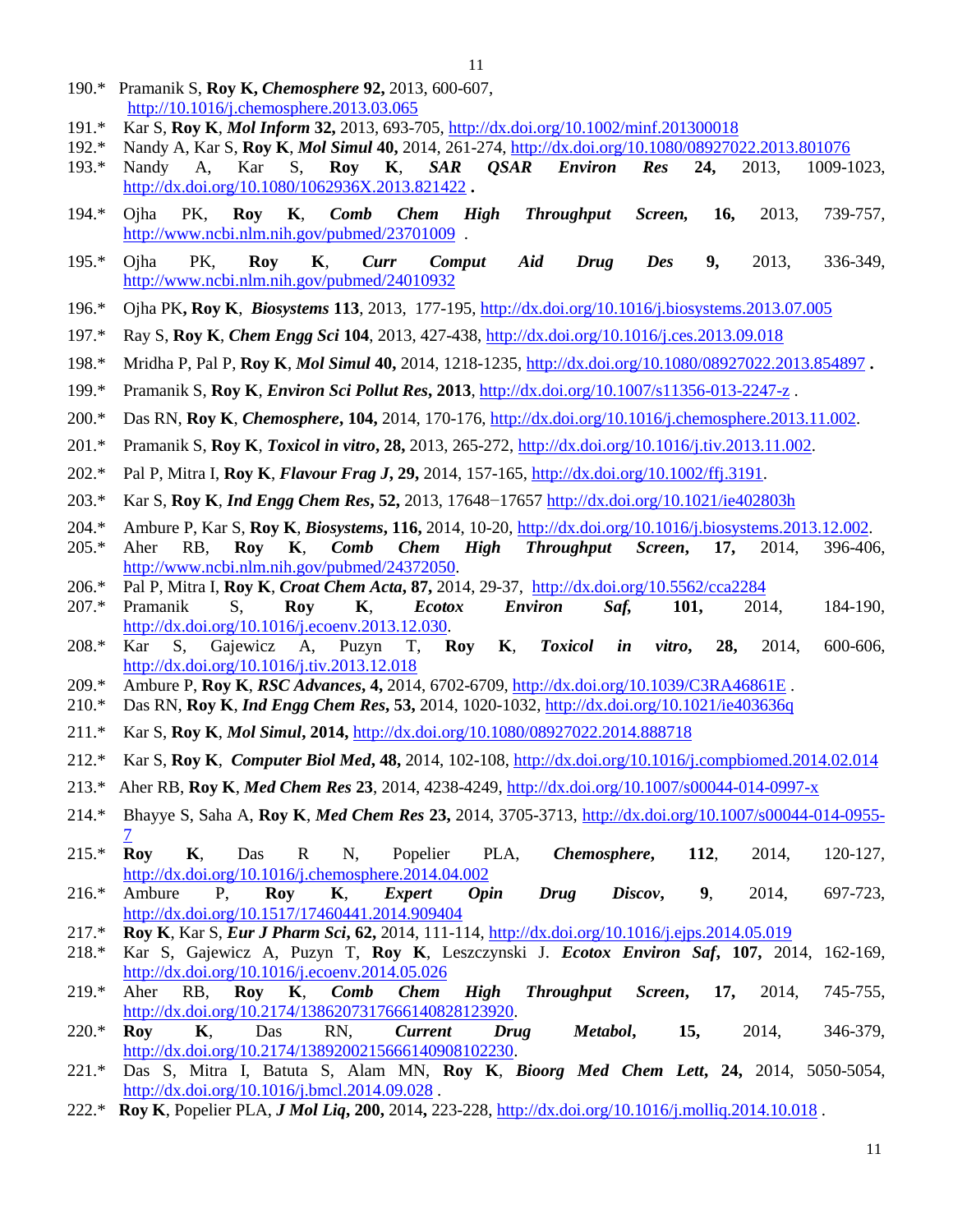- 223.\* Bubalo MC, Radošević K, Srček VG, Das RN, Popelier P, **Roy K**, *Ecotox Environ Saf***, 112,** 2015, 22-28, <http://dx.doi.org/10.1016/j.ecoenv.2014.10.029>**.**
- 224.\* **Roy K**, Das R N, Popelier PLA, *Environ Sci Pollut Res***, 22**, 2015, 6634-6641, <http://dx.doi.org/10.1007/s11356-014-3845-0> .
- 225.\* Ojha PK, **Roy K**, *Comb Chem High Throuput Screen***, 18,** 2015, 91- 128, <http://benthamscience.com/journal/abstracts.php?journalID=cchts&articleID=127214>
- 226.\* Aher RB, **Roy K**, *Comb Chem High Throuput Screen***, 18,** 2015, 217-226, <http://benthamscience.com/journal/abstracts.php?journalID=cchts&articleID=127211> **.**
- 227.\* Ambure P, **Roy K**, *Comb Chem High Throughput Screen***, 18,** 2015, 411-419, <http://benthamscience.com/journal/abstracts.php?journalID=cchts&articleID=129184>
- 228.\* **Roy K**, Kar S, Ambure P, *Chemom Intell Lab Sys***, 145,** 2015, 22- 29, <http://dx.doi.org/10.1016/j.chemolab.2015.04.013> .
- 229.\* Nandy A, **Roy K**, Saha A, *SAR QSAR Environ Res***, 26,** 2015, 363- 382, <http://dx.doi.org/10.1080/1062936X.2015.1039576>
- 230.\* Brahmachari G, Choo C, Ambure P, **Roy K** *Bioorg Med Chem***, 23,** 2015, 4567-4575, <http://dx.doi.org/10.1016/j.bmc.2015.06.005>
- 231.\* Das RN, **Roy K**, Popelier P, *Chemosphere,* **139,** 2015, 163-173, <http://dx.doi.org/10.1016/j.chemosphere.2015.06.022>
- 232.\* Ambure P, Aher R, Gajewicz A, Puzyn T, **Roy K**, *Chemom Intell Lab Sys***, 147,** 2015, 1-13, <http://dx.doi.org/10.1016/j.chemolab.2015.07.007>
- 233.\* Aher RA**, Roy K,** *SAR QSAR Environ Res* **26,** 2015, 959-976**,** <http://dx.doi.org/10.1080/1062936X.2015.1104518> **.**
- 234.\* Das RN, **Roy K**, Popelier K, *Ecotox Environ Saf,* **122,** 2015,497-520, <http://dx.doi.org/10.1016/j.ecoenv.2015.09.014>
- 235.\* Aher RB, **Roy K,** *Letters Drug Des Discov***, 13,** 2015, 129-134, [http://benthamscience.com/journals/letters-in-drug-design-and](http://benthamscience.com/journals/letters-in-drug-design-and-discovery/volume/13/issue/2/page/129/)[discovery/volume/13/issue/2/page/129/](http://benthamscience.com/journals/letters-in-drug-design-and-discovery/volume/13/issue/2/page/129/)
- 236.\* Ambure P, **Roy K**, *Curr Drug Targets***, 2015 (In press),** [http://benthamscience.com/journals/current](http://benthamscience.com/journals/current-drug-targets/article/134722/)[drug-targets/article/134722/](http://benthamscience.com/journals/current-drug-targets/article/134722/)
- 237.\* **Roy K**, Das RN, Ambure P, Aher RB, *Chemom Intell Lab Sys***, 152**, 2016, 18-33, <http://dx.doi.org/10.1016/j.chemolab.2016.01.008>**.**
- 238.\* Kar S, Gajewicz A, **Roy K**, Leszczynski J, Puzyn T, *Ecotox Environ Saf***, 126,** 2016, 238-244, <http://dx.doi.org/10.1016/j.ecoenv.2015.12.033> **.**
- 239.\* Das RN, **Roy K**, *J Mol Liq***, 216,** 2016, 754-763,<http://dx.doi.org/10.1016/j.molliq.2016.02.013> .
- 240.\* Kar S, Das RN, **Roy K**, Leszcznyski, J, *Int J Quant Struct-Prop Relat***, 1(2),** 2016, 23-51, <http://dx.doi.org/10.4018/IJQSPR.2016070102>
- 241.\* Ambure P, **Roy K**, *RSC Advances***, 6,** 2016, 28171-28186, <http://dx.doi.org/10.1039/C6RA04104C>
- 242.\* Aher RB, **Roy K**, . *RSC Advances***, 6, 2016,** 51957–51982,<http://dx.doi.org/10.1039/C6RA05692J>
- 243.\* Das RN, Sintra T, Coutinho J, Ventura S, **Roy K**, Popelier, P, *Toxicol Res***, 5,** 2016, 1388-1399 <http://dx.doi.org/10.1039/C6TX00180G> **.**
- 244.\* **Roy K**, Ambure P, *Chemom Intell Lab Sys***, 159,** 2016, 108-126, <http://dx.doi.org/10.1016/j.chemolab.2016.10.009>
- 245.\* González-Durruthy M, Castro M, Nunes SM, Ventura-Lima J, Alberici LC, Naal Z, Atique-Sawazaki DT, Curti C, Ruas CP, Gelesky MA, **Roy K**, González-Díaz H, Monserrat JM, *Carbon, 115***,** 2017, 312-330,<http://dx.doi.org/10.1016/j.carbon.2017.01.002>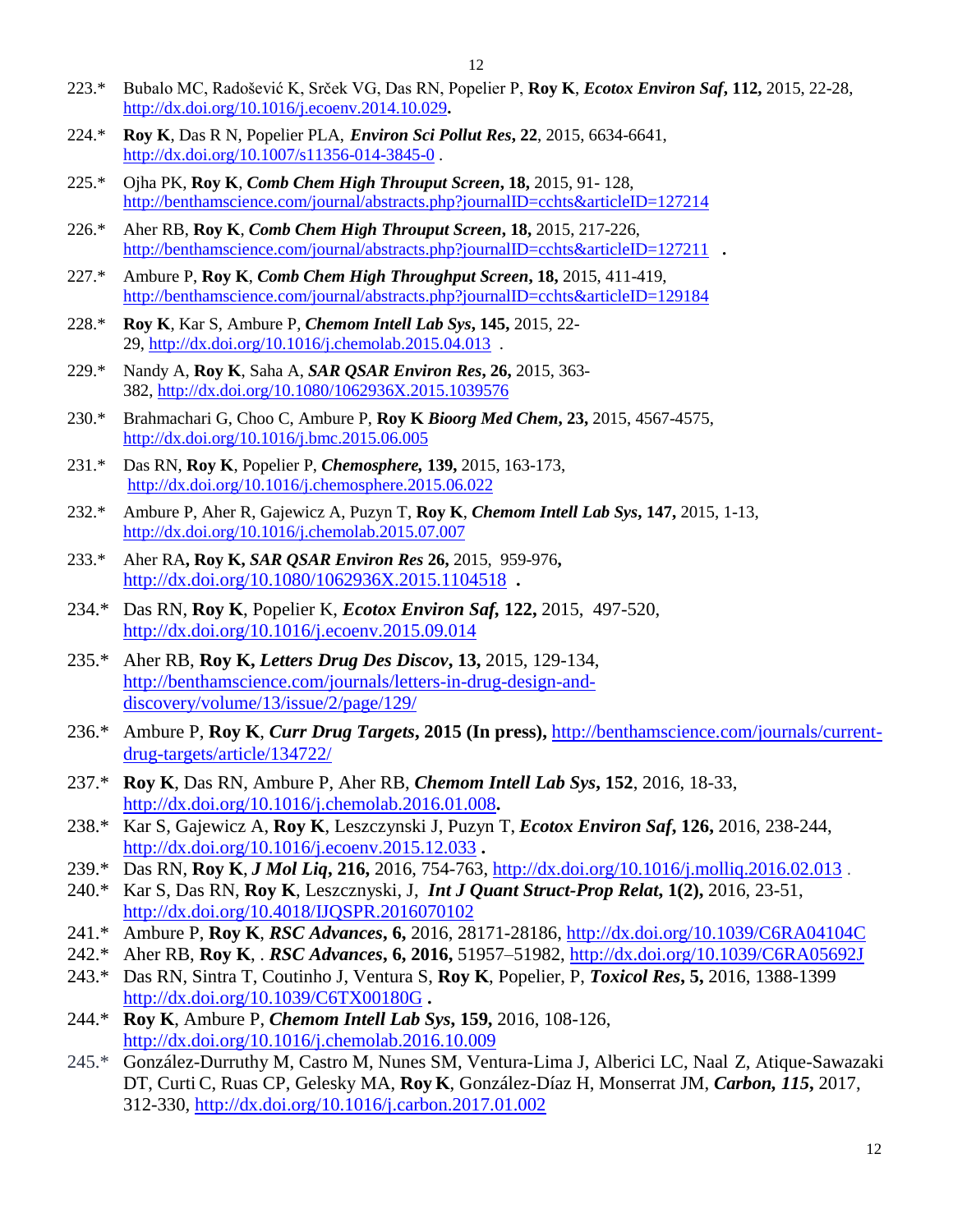- 246.\* **Roy K**, Ambure P, Aher R, How important is to detect systematic error in predictions and understand statistical applicability domain of QSAR models? *Chemom Intell Lab Sys,* **162,** 2017, 44-54, <https://authors.elsevier.com/a/1UOpFcc6LvBdv>
- 247.\* Ojha PK, **Roy K**, *Food and Chemical Toxicology,* **112,** 2018, 551-562, <http://www.sciencedirect.com/science/article/pii/S0278691517301394>
- 248.\* Aher RB, **Roy K,**. *SAR QSAR Environ Res***, 28,** 2017, 390-414, <https://doi.org/10.1080/1062936X.2017.1326401>
- 249.\* Das S, Ojha PK, **Roy K**, *J Mol Liq***, 240,** 2017, 454-467, <http://dx.doi.org/10.1016/j.molliq.2017.05.113>
- 250.\* Kar S, Sepúlveda MS, **Roy K**, Leszczynski J, *Chemosphere***, 184**, 2017, 514-523, <http://dx.doi.org/10.1016/j.chemosphere.2017.06.024>
- 251.\* Khan K, **Roy K**, *SAR QSAR Environ Res***, 28,** 2017, 567-594, <http://dx.doi.org/10.1080/1062936X.2017.1352621>
- 252.\* Bhayye S, **Roy K**, Saha A, *Struct Chem*, **29,** 2018, 657-666, [http://dx.doi.org/10.1007/s11224-017-](http://dx.doi.org/10.1007/s11224-017-1059-z) [1059-z](http://dx.doi.org/10.1007/s11224-017-1059-z)
- 253.\* **Roy K**, Ambure P, Kar S, Ojha PK, *J Chemom* **32,** 2018, e2992, <http://dx.doi.org/10.1002/cem.2992>
- 254.\* Ojha PK, **Roy K**, *RSC Adv***, 8**, 2018, 4750–4760,<http://dx.doi.org/10.1039/c7ra12295k>
- 255.\* Ojha PK, **Roy K**, *RSC Adv*, **8**, 2018, 2293-2304,<http://dx.doi.org/10.1039/c7ra12914a>
- 256.\* De P, Aher RB, **Roy K**, *RSC Adv***, 8**, 2018, 4662–4670,<http://dx.doi.org/10.1039/c7ra13159c>
- 257.\* De P, **Roy K,** *SAR QSAR Environ Res, 29,* 2018, 319-337, <http://dx.doi.org/10.1080/1062936X.2018.1436086>
- 258.\* Ambure P, Bhat J, Puzyn T, **Roy K**, *J Biomol Str Dyn***, 37,** 2019, 1282-1306, <https://doi.org/10.1080/07391102.2018.1456975>
- 259.\* Hossain KA, **Roy K**, *Ecotox Environ Saf,* **166,** 2018, 92-101, <https://doi.org/10.1016/j.ecoenv.2018.09.068>
- 260.\* **Roy K**, Ambue P, Kar S,. *ACS Omega***, 3,** 2018, 11392-11406, <http://dx.doi.org/10.1021/acsomega.8b01647>
- 261.\* Khan PM, Rasulev B, **Roy K,** *ACS Omega* **3,** 2018, 13374−13386, <http://dx.doi.org/10.1021/acsomega.8b01834>
- 262.\* Khan PM, **Roy K**, *SAR QSAR Environ Res* **29,** 2018, 935-956, <http://dx.doi.org/10.1080/1062936X.2018.1536078>
- 263.\* Khan PM, **Roy K**, *Expert Opin Drug Discov***, 13,** 2018, 1075-1089, <http://dx.doi.org/10.1080/17460441.2018.1542428>
- 264.\* Khan K, Benfenati E, **Roy K**, *Ecotox Environ Saf* **168**, 2019, 287-297, <https://doi.org/10.1016/j.ecoenv.2018.10.060>
- 265.\* Aher RB, **Roy K**, *J Biomol Str Dyn* **37, 2019**, 3660-3673, <https://doi.org./10.1080/07391102.2018.1524333>
- 266.\* Ojha PK, Kar S, **Roy K**, Leszczynski J, *Nanotoxicology***, , 13,** 2019, 14-34, <https://doi.org/10.1080/17435390.2018.1529836>
- 267.\* De P, Kar S, **Roy K**, Leszczynski J, *Environ Sci Nano***, 5,** 2018, 2742-2760,
- <http://dx.doi.org/10.1039/c8en00809d>
- 268.\* Roy J, Ghosh S, Ojha PK, **Roy K**, *Environ Sci Nano***, 6,** 2019, 224-247, <http://dx.doi.org/10.1039/C8EN01059E>
- 269.\* Khan K, Kar S, Sanderson H, **Roy K**, Leszczynski J, *Mol Inform***, 38,** 2019, article 1800078, <http://dx.doi.org/10.1002/minf.201800078>
- 270.\* Khan K, **Roy K**, Benfenati E, *J Hazard Mater* **369C,** 2019, 707-718, <https://www.sciencedirect.com/science/article/pii/S0304389419301499>
- 271.\* Khan PM, **Roy K**, Benfenati E, *Chemosphere* **224C,** 2019, 470-479**,** <https://doi.org/10.1016/j.chemosphere.2019.02.147>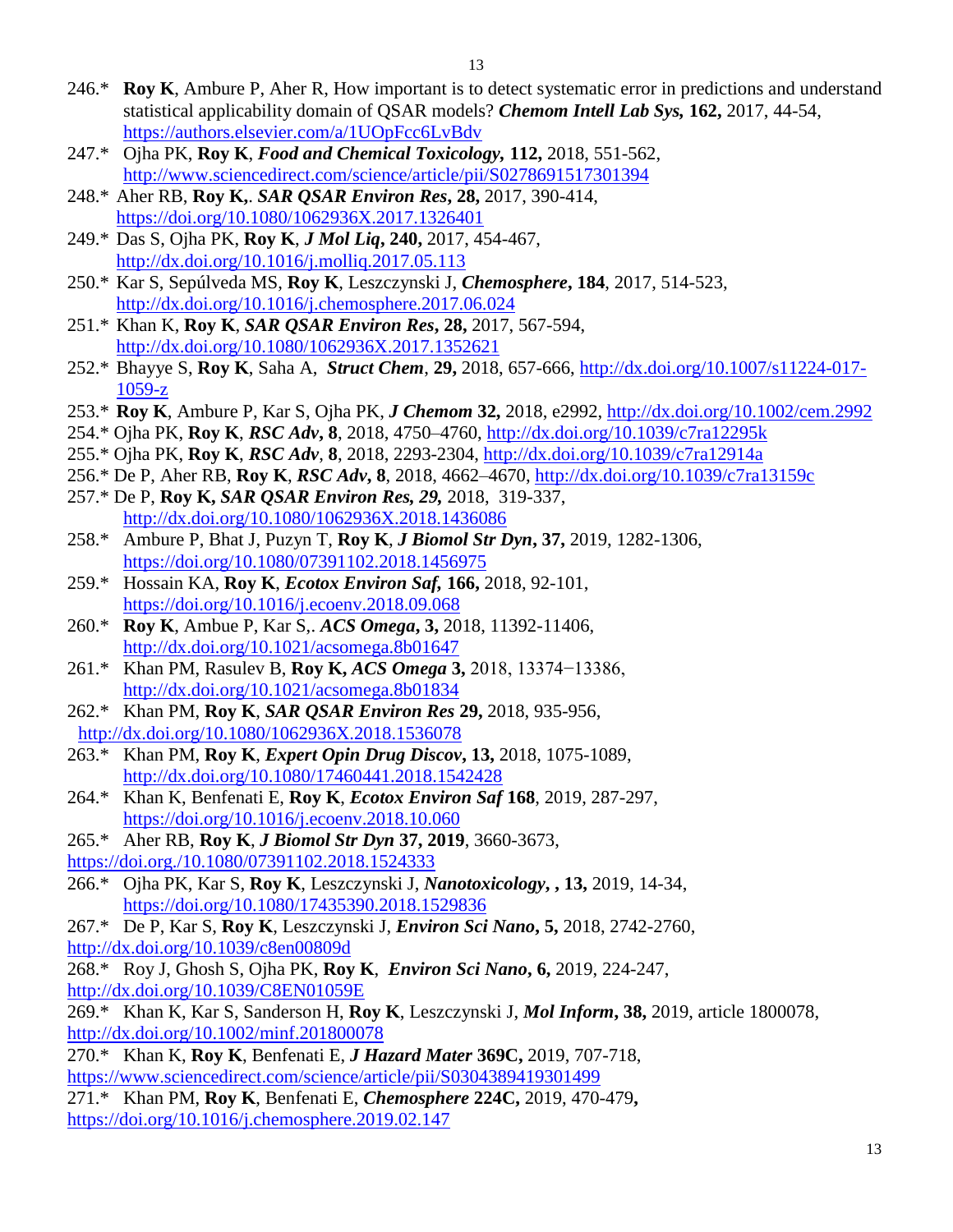- 272.\* Roy J, Ojha PK, **Roy K**, *Nanotoxicology*, **13**, 2019, 701-716,
- <http://dx.doi.org/10.1080/17435390.2019.1593543>
- 273.\* Karmakar A, Ambure P, Mallick T, Das S, **Roy K**, Begum NA, *Med Chem Res***, 28,** 2019, 723-741, <http://dx.doi.org/10.1007/s00044-019-02330-8>
- 274.\* Bhayye SS, Brahmachari G, Nayek N, Roy S, **Roy K**, *J Biomol Str Dyn***, 38,** 2020, 1415- 1424[,https://doi.org/10.1080/07391102.2019.1606735](https://doi.org/10.1080/07391102.2019.1606735)
- 275.\* Ghosh S, Ojha PK, **Roy K**, *Chemosphere*, **228**, 2019, 545-555,

<https://doi.org/10.1016/j.chemosphere.2019.04.124>

- 276.\* Khan K, Khan PM, Lavado G, Valsecchi C, Pasqualini J, Baderna D, Marzo M, Lombardo A, **Roy K**, Benfenati E, *Chemosphere***, 229,** 2019, 8-17,<https://doi.org/10.1016/j.chemosphere.2019.04.204>
- 277.\* Khan K, Baderna D, Cappelli C, Toma C, Lombardo A, **Roy K,** Benfenati E, *Aquat Toxicol***, 212,**  2019, 162-174, <https://doi.org/10.1016/j.aquatox.2019.05.011>
- 278.\* Khan PM & **Roy K**, *SAR QSAR Environ Res***, 30**, 2019, 363-382, <https://doi.org/10.1080/1062936X.2019.1607549>

279.\* De P, Bhattacharyya D, **Roy K**, *Struct Chem***,** 30, **2019**, 2429-2445[,http://dx.doi.org/10.1007/s11224-](http://dx.doi.org/10.1007/s11224-019-01376-z) [019-01376-z](http://dx.doi.org/10.1007/s11224-019-01376-z)

- 280.\* Khan K, **Roy K**,. *SAR QSAR Environ Res,* **30,** 2019, 665-681,
- <https://doi.org/10.1080/1062936X.2019.1648315>
- 281.\* Khan PM, Baderna D, Lombardo A, **Roy K**, Benfenati E, *J Hazard Mater* **2019**, <http://dx.doi.org/10.1016/j.jhazmat.2019.121035>
- 282.\* Aher RB, **Roy K**, *Curr Comp Aid Drug Des***, 15**, 2019, 369-383,
- [http://dx.doi.org/10.2174/1573409915666190130153214](http://www.google.com/url?q=http%3A%2F%2Fdx.doi.org%2F10.2174%2F1573409915666190130153214&sa=D&sntz=1&usg=AFQjCNG-bpXpVhdo-psqHL0Eu53MpKsswQ)
- 283.\* Ambure P, Gajewicz-Skretna, Cordeiro MNDS, **Roy K**, *J Chem Inf Model* **59,** 2019, 4070-4076, [https://doi.org/10.1021/acs.jcim.9b00476](https://www.google.com/url?q=https%3A%2F%2Fdoi.org%2F10.1021%2Facs.jcim.9b00476&sa=D&sntz=1&usg=AFQjCNFQqbsz_UwX1JE7kIg6U1kdP7HMjw)
- 284.\* Kumar V, Ojha PK, Saha A, **Roy K**, *SAR QSAR Env Res***, 31,** 2020, 87-133, [http://dx.doi.org/10.1080/1062936X.2019.1695226](http://www.google.com/url?q=http%3A%2F%2Fdx.doi.org%2F10.1080%2F1062936X.2019.1695226&sa=D&sntz=1&usg=AFQjCNFvbWWc2CILNIsRY7Q8IhxQIS2v-g)
- 285.\* Roy J, Ojha PK, Carnesecchi E, Lombardo A, **Roy K**, Benfenati E, *J Hazard Mater***, 386,** 2020, Article 121660, [https://doi.org/10.1016/j.jhazmat.2019.121660](https://www.google.com/url?q=https%3A%2F%2Fdoi.org%2F10.1016%2Fj.jhazmat.2019.121660&sa=D&sntz=1&usg=AFQjCNGOl4OoVh3YD7yNEGJa3G6y-R-DXg)
- 286.\* Ghosh S, Ojha PK, Carnesecchi E, Lombardo A, **Roy K**, Benfenati E, *Ecotox Environ Saf* **190**, 2020, Article 110067, [https://doi.org/10.1016/j.ecoenv.2019.110067](https://www.google.com/url?q=https%3A%2F%2Fdoi.org%2F10.1016%2Fj.ecoenv.2019.110067&sa=D&sntz=1&usg=AFQjCNFNjAmp9XtZ3bEtJ6md16Aq3lzs-w)
- 287.\* De P, Bhattacharyya D, **Roy K**, *Struct Chem*, **31**, 2020, 1043-1055, [http://dx.doi.org/10.1007/s11224-019-01481-z](http://www.google.com/url?q=http%3A%2F%2Fdx.doi.org%2F10.1007%2Fs11224-019-01481-z&sa=D&sntz=1&usg=AFQjCNE9AcnUpt6E-rQzgtqTtk-LYywMgA)
- 288.\* Kumar V, Ojha P, De P, Saha A, **Roy K**, *Curr Topics Med Chem***, 20**, 2020, 1601-1627, <http://dx.doi.org/10.2174/1568026620666200616142753>
- 289.\* Krishna JG, Ojha PK, Kar S, **Roy K**, Leszczynski J, *Nano Energy***, 70**, 2020, Article 104537, [http://dx.doi.org/10.1016/j.nanoen.2020.104537](http://www.google.com/url?q=http%3A%2F%2Fdx.doi.org%2F10.1016%2Fj.nanoen.2020.104537&sa=D&sntz=1&usg=AFQjCNENp6TI_OTVGy03Q64F1fLyNYT8zQ)
- 290.\* Kar S, Sanderson H, **Roy K**, Benfenati E, Leszczynski J, *Green Chem***, 22,** 2020, 1458-1516, [http://dx.doi.org/10.1039/C9GC03265G](http://www.google.com/url?q=http%3A%2F%2Fdx.doi.org%2F10.1039%2FC9GC03265G&sa=D&sntz=1&usg=AFQjCNEl5pYl3YbMQ6m0e1JQLu0YiqH4Dw)
- 291.\* Kumar V, Ojha PK, Saha A, **Roy K**, *Computers in Biology and Medicine*, **118**, 2020, article 103658, [http://dx.doi.org/10.1016/j.compbiomed.2020.103658](http://www.google.com/url?q=http%3A%2F%2Fdx.doi.org%2F10.1016%2Fj.compbiomed.2020.103658&sa=D&sntz=1&usg=AFQjCNFGhHlfG_CjwWt1wrS-2uToowIfJA)
- 292.\* Jillela GK, Khan K, **Roy K**, *Toxicol in vitro***, 65**, 2020, Article 104768, <https://doi.org/10.1016/j.tiv.2020.104768>.
- 293.\* Khan PM, **Roy K**, *Mol Inform***, 2020**,<https://dx.doi.org/10.1002/minf.202000030>
- 294.\* Kumar V, **Roy K**, *SAR QSAR Environ Res***, 31**, 2020, 511-526, <https://doi.org/10.1080/1062936X.2020.1776388>
- 295.\* De P, Bhayye S, Kumar V, **Roy K**, *J Biomol Str Dyn***, 2020**, <http://dx.doi.org/10.1080/07391102.2020.1821779>
- 296.\* Khan PM, Kumar V, **Roy K**, *Comb Chem High Throughput Screen* **2020**, <http://dx.doi.org/10.2174/1386207323666200914094712>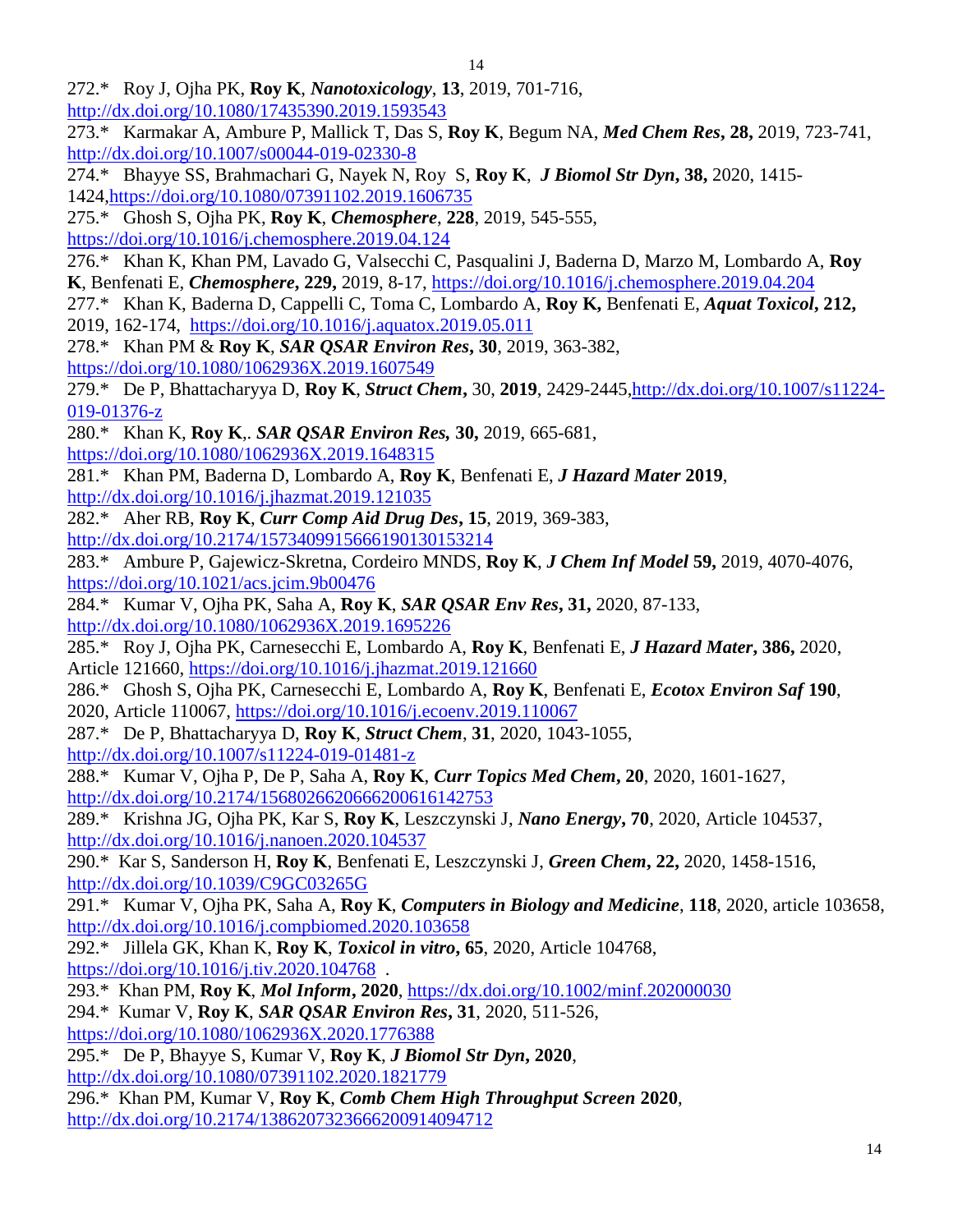297.\* De P, Roy J, Bhattacharyya D, **Roy K**, *Struct Chem***, 31,** 2020, 1969-1981, <http://dx.doi.org/10.1007/s11224-020-01560-6>

298.\* Ojha PK, Kar S, Krishna JG, **Roy K**, Leszczynski, *Mol Divers* **25,** 2021, 625-659, <http://dx.doi.org/10.1007/s11030-020-10134-x>

299.\* Pandey S, Ojha P, **Roy K**, *Chemosphere***, 252,** 2020, article 126508,

<http://dx.doi.org/10.1016/j.chemosphere.2020.126508>

300.\* Seth A, Ojha P, **Roy K**, *Journal of Hazardous Materials***, 394**, 2020, article 122498, <http://dx.doi.org/10.1016/j.jhazmat.2020.122498>

301.\* Pandey S, **Roy K**, *Ecotoxicology and Environmental Safety***, 208,** 2021, article 111411, <http://dx.doi.org/10.1016/j.ecoenv.2020.111411>

302.\* Seth A, **Roy K**, *Aquatic Toxicology***, 228**, 2020, article 105627, <http://dx.doi.org/10.1016/j.aquatox.2020.105627>

303.\* Ojha PK, Kumar V, Roy J, **Roy K**, *Expert Opin Drug Discov***, 16,** 2021, 659 – 695, <https://doi.org/10.1080/17460441.2021.1866535>

304.\* De P, **Roy K**, *Theoretical Chemistry Accounts***, 139,** 2020, 176, [https://doi.org/10.1007/s00214-020-](https://doi.org/10.1007/s00214-020-02687-9) [02687-9](https://doi.org/10.1007/s00214-020-02687-9)

305.\* Kumar V, Saha A, **Roy K**, *Computational Biology and Chemistry,* **88,** 2020, 107355, <https://doi.org/10.1016/j.compbiolchem.2020.107355>

306.\* Khan PM, Kumar V, **Roy K,** *Comb Chem High Throughput Screen***, 2020**, <http://dx.doi.org/10.2174/1386207323666200914094712>.

307.\* Khan PM, Lombardo A, Benfenati E, **Roy K**, *Environmental Science and Pollution Research***, 28, 2021,** 1627–1642,<https://doi.org/10.1007/s11356-020-10500-0>

308.\* De P, **Roy K,** *Struct Chem***, 32**, 2021, 631-642,<https://doi.org/10.1007/s11224-021-01734-w>

309.\* Chatterjee M, **Roy K**, *Journal of Hazardous Materials,* **408**, 2021, 124936, <https://doi.org/10.1016/j.jhazmat.2020.124936>

310.\* Lavado GJ Baderna D, Gadaleta D, Ultre M, **Roy K**, Benfenati E, *Chemosphere***, 280**, 2021, 130652, <https://doi.org/10.1016/j.chemosphere.2021.130652>

# **Teaching Experience**

Total teaching experience till date is of about **25 years**.

- 1. **Lecturer** (October 1995 January 2002)
- 2. **Sr. Lecturer** (January 2002 January 2007).
- 3. **Reader** (January 2007 January 2010).
- 4. **Associate Professor** (January 2010 January 2013)
- 5. **Professor** (January 2013 till date)

## **PhD theses guided**

**1. J. Thomas Leonard**

**Thesis Title:** QSAR Modeling of Selected Classes of Anti-HIV Compounds (Awarded 2007)

**2. Supratim Ray**

**Thesis Title:** Approaches to Improvement of Drug Action: Antioxidant Cotherapy, Rational Design and Pharmacophore Mapping of Anticancer Drugs (Co-Guide: Prof. C. Sengupta) (Awarded 2008)

## **3. Santanu Chakraborty**

**Thesis Title:** Studies on Correlation of Biological Activity of NSAIDs with Structural,

Physicochemical and Biological Parameters (Co-Guide: Prof. C. Sengupta) (Awarded 2008) **4. Gopinath Ghosh**

**Thesis Title:** Exploring Quantitative Structure-Toxicity Relationships (QSTRs) with Extended Topochemical Atom Indices (Awarded 2010)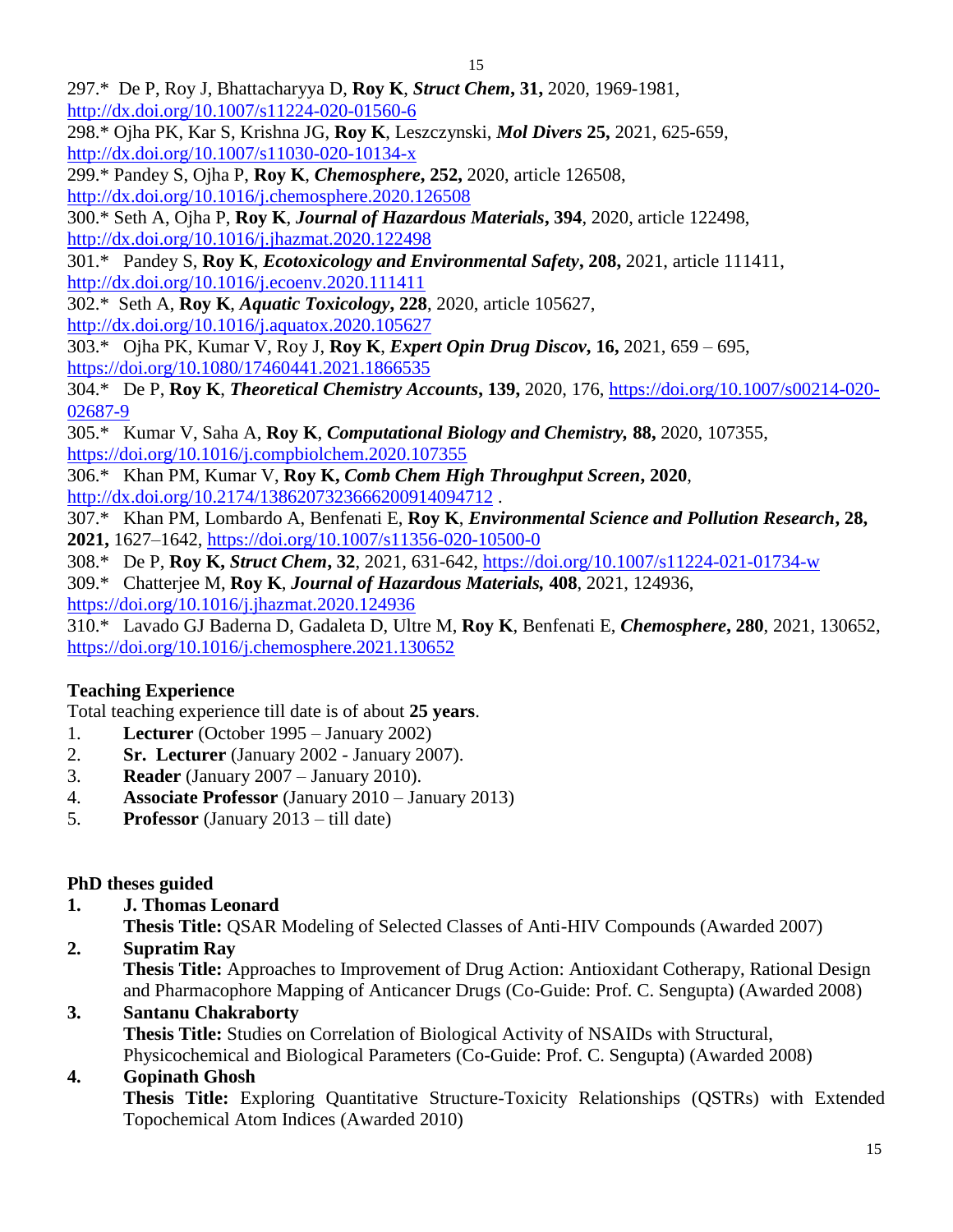**5. Partha Pratim Roy**

**Thesis Title:** IN SILICO MODELING OF SELECTED CLASSES OF CYTOCHROME INHIBITORS USING CHEMOMETRIC TOOLS (Awarded 2011)

### **6. Indrani Mitra**

**Thesis Title:** QUANTITATIVE STRUCTURE-ACTIVITY RELATIONSHIPS OF ANTIOXIDANTS OF BIOLOGICAL SIGNIFICANCE USING CHEMOMETRIC TOOLS (Awarded 2014)

### **7. Probir Kumar Ojha**

**Thesis Title:** Exploring quantitative structure-activity relationships (QSARs) of selected classes of antimalarial compounds (Awarded 2014)

### **8. Supratik Kar**

**Thesis Title:** Exploring Quantitative Structure-Toxicity Relationships (QSTRs) Using Chemometric Tools for Development of Robust and Predictive Models (2015)

#### **9. Rudra Narayan Das**

**Thesis Title:** "ETA" Indices for Effective Encoding of Chemical Information in Modeling Different Toxicity Endpoints of Ionic Liquids (2016)

**10. Pravin Sundarao Ambure Thesis Title:** MOLECULAR MODELING AND QSAR STUDIES OF POTENTIAL ANTI-ALZHEIMER'S AGENTS (Awarded 2017)

#### **11. Rahul Balasaheb Aher Thesis Title:** IN SILICO MODELING OF POTENTIAL ANTIMALARIAL AGENTS ACTING ON SELECTED TARGETS (Awarded 2018)

#### **Projects completed**

1. Potential Pharmacological Targets and Cheminformatics: Exploring Selectivity Requirements of Novel Ligands for Binding with Specific Receptor Subtypes (AICTE, 2004-2007, 10.5 lakhs)

2. In silico Design and Modeling of HIV-1 Reverse Transcriptase, Protease, Integrase and Entry Inhibitors (DST, 2005-2008, 8.16 lakhs)

3. In silico ADME/Tox prediction using chemometric tools (UGC, 2007-2010, 7.48 lakhs)

4. Predictive In Silico Modeling of Different Classes of Antioxidants of Biological and Medicinal Significance Using Cheminformatics Tools (ICMR, 2009-2012, 11. 05 lakhs)

5. Exploring Quantitative Structure-Activity Relationships (QSARs) of Selected Classes of Antimalarial Compounds for Development of Predictive Models (UGC, 2011-2014, 8 lakhs)

6. In silico modeling of ecotoxicological hazards of chemicals using advanced chemometric tools (CSIR, 2012-2014, 11.12 lakhs)

7. Development of AChE-inhibitor for Alzheimer s Disease- Screening Designing Synthesis and Biological validation using Chemical Library & North-East Indian Plants (DBT, 2012-2015, 14.43 lakhs)

8. In silico modeling of property/toxicity/activity of nanomaterials using chemometric tools (CSIR, 2017, ~7 lakhs)

9. Application of QSARs for the design of PET and SPECT imaging agents (DAE-BRNS, 2018, ~28 lakhs)

## **Project ongoing**

1. Development of a novel work $\Box$ ow of Quantitative Read-Across (QRA) analysis for application as a non-testing method in regulatory toxicology (DST SERB MATRICS, 2020, 6.6 lakhs)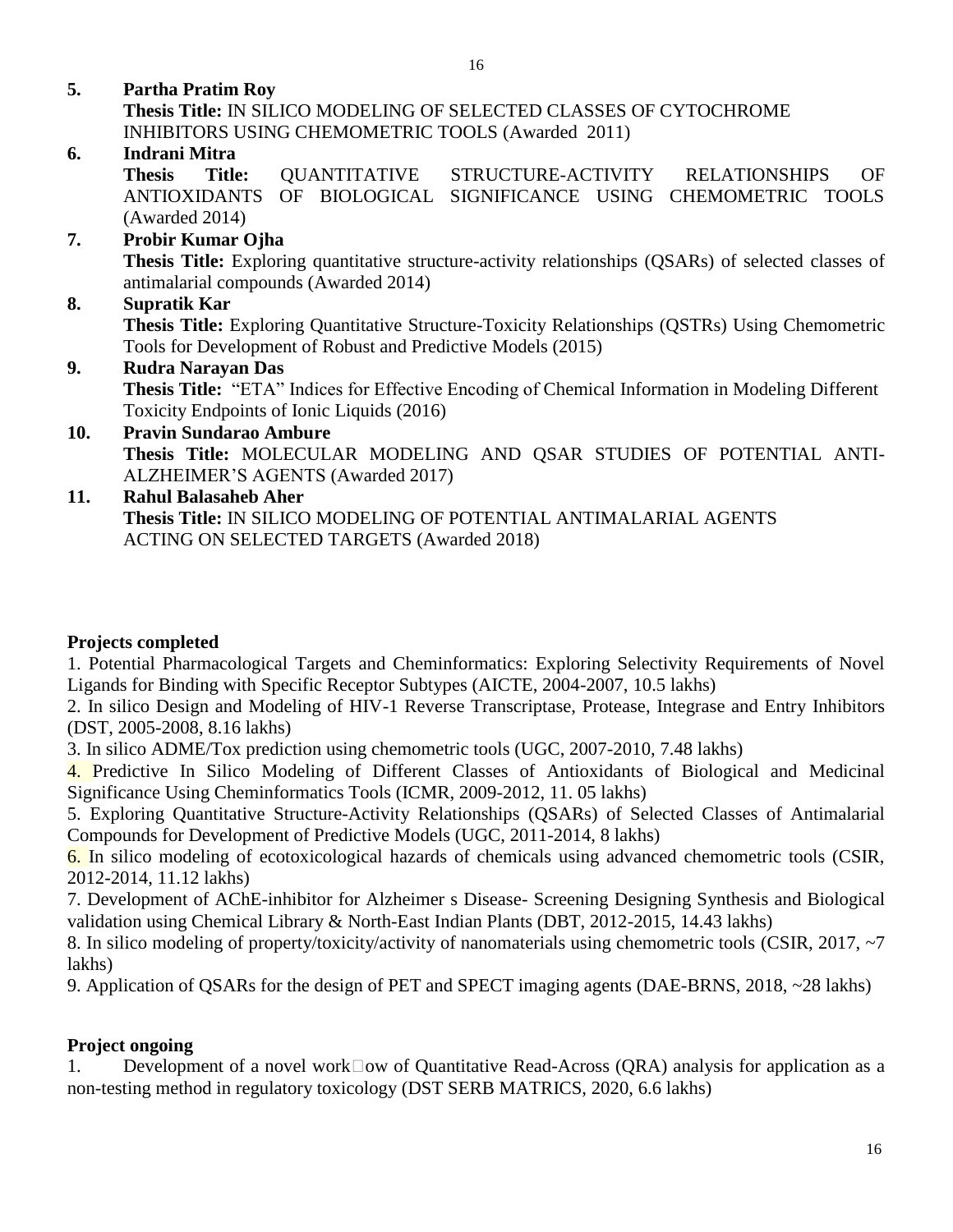#### **Other Professional Activities**

**Reviewer of QSAR papers of different Journals:** *Bioorganic and Medicinal Chemistry Letters* **(Elsevier),** *Journal of Molecular Modeling* **(Springer),** *European Journal of Medicinal Chemistry* **(Elsevier),** *Journal of Chemical Information and Modeling* **(ACS),** *Chemical Biology and Drug Design* **(Blackwell-Wiley),** *Molecular Informatics* **(Wiley),** *SAR and QSAR in Environmental Research* **(Taylor and Francis) etc.**

**Co-Editor-in-Chief,** *Molecular Diversity* **(Springer) [\(http://www.springeronline.com/journal/11030/\)](http://www.springeronline.com/journal/11030/) [Impact Factor 2.013 (2019)]**

**Editor-in-Chief***, International Journal of Quantitative Structure-Property Relationships (IJQSPR)***, <http://www.igi-global.com/journal/international-journal-quantitative-structure-property/126552>**

**Member of the Editorial Advisory Board:**

**(1)** *European Journal of Medicinal Chemistry* **(Elsevier, [http://www.elsevier.com/locate/ejmech/\)](http://www.elsevier.com/locate/ejmech/) [Impact Factor 5.572 (2019)]**

**(2)** *Journal of Molecular Graphics and Modelling* **(Elsevier, [http://www.journals.elsevier.com/journal](http://www.journals.elsevier.com/journal-of-molecular-graphics-and-modelling)[of-molecular-graphics-and-modelling](http://www.journals.elsevier.com/journal-of-molecular-graphics-and-modelling)) [Impact factor 2.079 (2019)]**

**(3) Computational and Structural Biotechnology Journal (Elsevier, [https://www.journals.elsevier.com/computational-and-structural-biotechnology-journal\)](https://www.journals.elsevier.com/computational-and-structural-biotechnology-journal) [Impact Factor 6.018 (2019)]** 

**(4)** *Chemical Biology and Drug Design* **(Wiley, [http://onlinelibrary.wiley.com/journal/10.1111/\(ISSN\)1747-](http://onlinelibrary.wiley.com/journal/10.1111/(ISSN)1747-0285) [0285](http://onlinelibrary.wiley.com/journal/10.1111/(ISSN)1747-0285)) [Impact Factor 2.548 (2019)]**

**(5)** *Expert Opinion on Drug Discovery* **(Informa, <http://informahealthcare.com/loi/edc> ) [Impact Factor 4.421 (2018)]**

**(6)** *Letters in Drug Design and* 

*Discovery* **(Bentham, [http://benthamscience.com/journal/index.php?journalID=lddd\)](http://benthamscience.com/journal/index.php?journalID=lddd) [Impact Factor 1.169 (2019)]**

**(7) Current Computer-Aided Drug Design (Bentham, [http://benthamscience.com/journals/current](http://benthamscience.com/journals/current-computer-aided-drug-design/)[computer-aided-drug-design/](http://benthamscience.com/journals/current-computer-aided-drug-design/) ) [Impact Factor 0.935 (2019)]**

**Guest Editor, Special Issue of** *Molecular Diversity* **[\(http://www.springeronline.com/journal/11030/\)](http://www.springeronline.com/journal/11030/) on "Topological Descriptors in Drug Design and Modeling Studies" [Vol. 8, No. 4, 2004]**

**Guest Editor, Special Issue of** *Molecular Diversity* **[\(http://www.springeronline.com/journal/11030/\)](http://www.springeronline.com/journal/11030/) on "Ecotoxicological Modeling and Risk Assessment Using Chemometric Tools" [Vol. 10, No. 2, 2006]**

**Co-Guest Editor, Special issue of** *Current Drug Safety* **[\(http://www.benthamscience.com/cds/\)](http://www.benthamscience.com/cds/) on "***In Silico* **Modeling for Prediction of Drug-Induced Adverse Reactions and Environmental Hazards Using QSAR Tools" [Vol 7, No. 4, 2012]**

**Guest Editor, Special issue of Current Topics in Medicinal Chemistry [\(http://www.benthamscience.com/ctmc/\)](http://www.benthamscience.com/ctmc/)** on "**Pharmacophore Mapping and High Throughput Screening in Drug Discovery" [Vol 13, No. 9, 2013]**